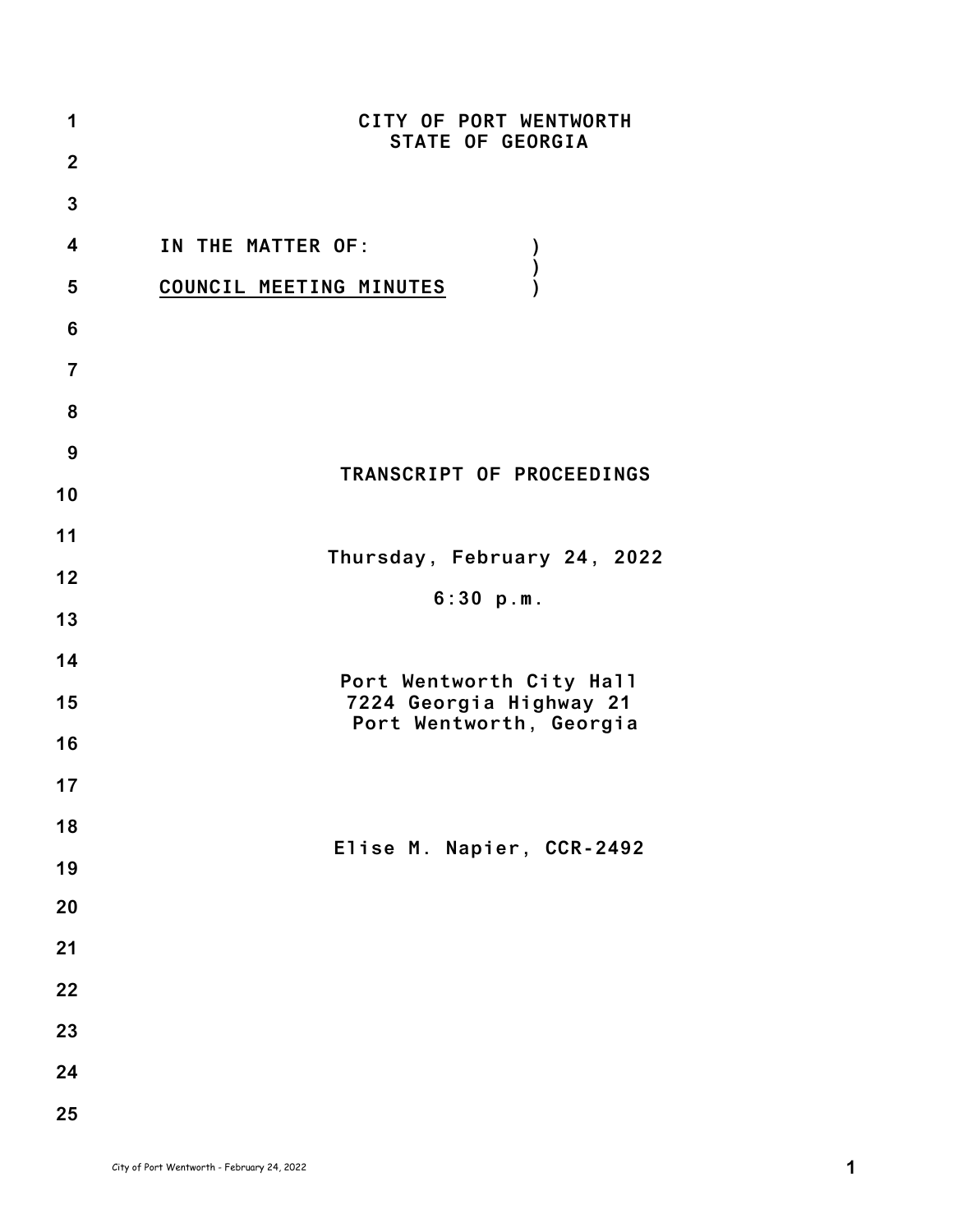| $\mathbf 1$             | CITY COUNCIL APPEARANCES                                |
|-------------------------|---------------------------------------------------------|
| $\mathbf{2}$            |                                                         |
| $\mathbf{3}$            | THOMAS BARBEE - Council Member At-Large (The Moderator) |
| $\overline{\mathbf{4}}$ | MARK STEPHENS - Council Member District 2               |
| $5\phantom{.0}$         | RUFUS BRIGHT - Council Member District 3                |
| $\bf 6$                 | JO SMITH - Council Member At-Large                      |
| $\overline{7}$          |                                                         |
| $\pmb{8}$               |                                                         |
| $9$                     |                                                         |
| 10                      |                                                         |
| 11                      |                                                         |
| $12$                    |                                                         |
| 13                      |                                                         |
| 14                      |                                                         |
| 15                      |                                                         |
| 16                      |                                                         |
| 17                      |                                                         |
| 18                      |                                                         |
| 19                      |                                                         |
| 20                      |                                                         |
| 21                      |                                                         |
| 22                      |                                                         |
| 23                      |                                                         |
| 24                      |                                                         |
| 25                      |                                                         |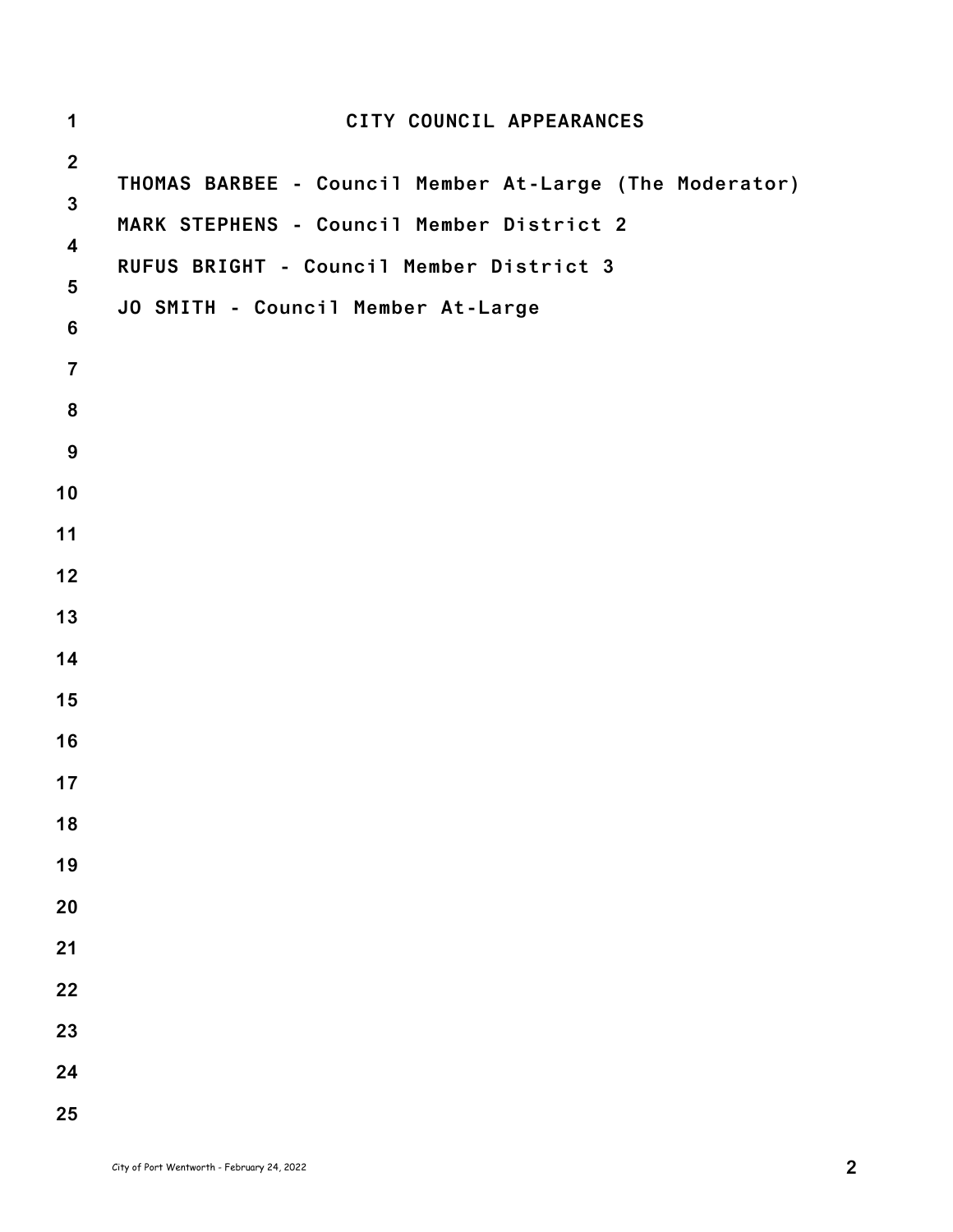**1 2 3 4 5 THE MODERATOR: May I have your attention, ladies and gentlemen? May I have your attention, ladies and gentlemen? can everybody hear me? We're going go ahead and get started. It's 6:30 by my watch. Does anybody else has 6:30 p.m.**

**6**

**MS. SMITH: Yep.**

**7 8 9 10 11 12 13 14 15 THE MODERATOR: It's just like I announced Monday at the press release that we was going to have a city council meeting. We did all the proper precautions for our meeting. We have a clerk, certified clerk, that is a certified clerk and she's ready to annotate what happens at this meeting. We have an officer, Lieutenant Anderson, he's here to preserve law and order and it will be a professional city council meeting. This is our second one.**

**16 17 18 19 20 21 First of all, I will say that there will be public comments and it won't be three minutes of babbling over nothing; hopefully it will be something that we could use as a city and that we could use as a council to help better our city so we can improve the lives of our citizens.**

**22 23 24 25 We're not here for a joke, we take this job seriously although some of you may not take it seriously but we do take it seriously. For some unknown reason many people are going to have push back**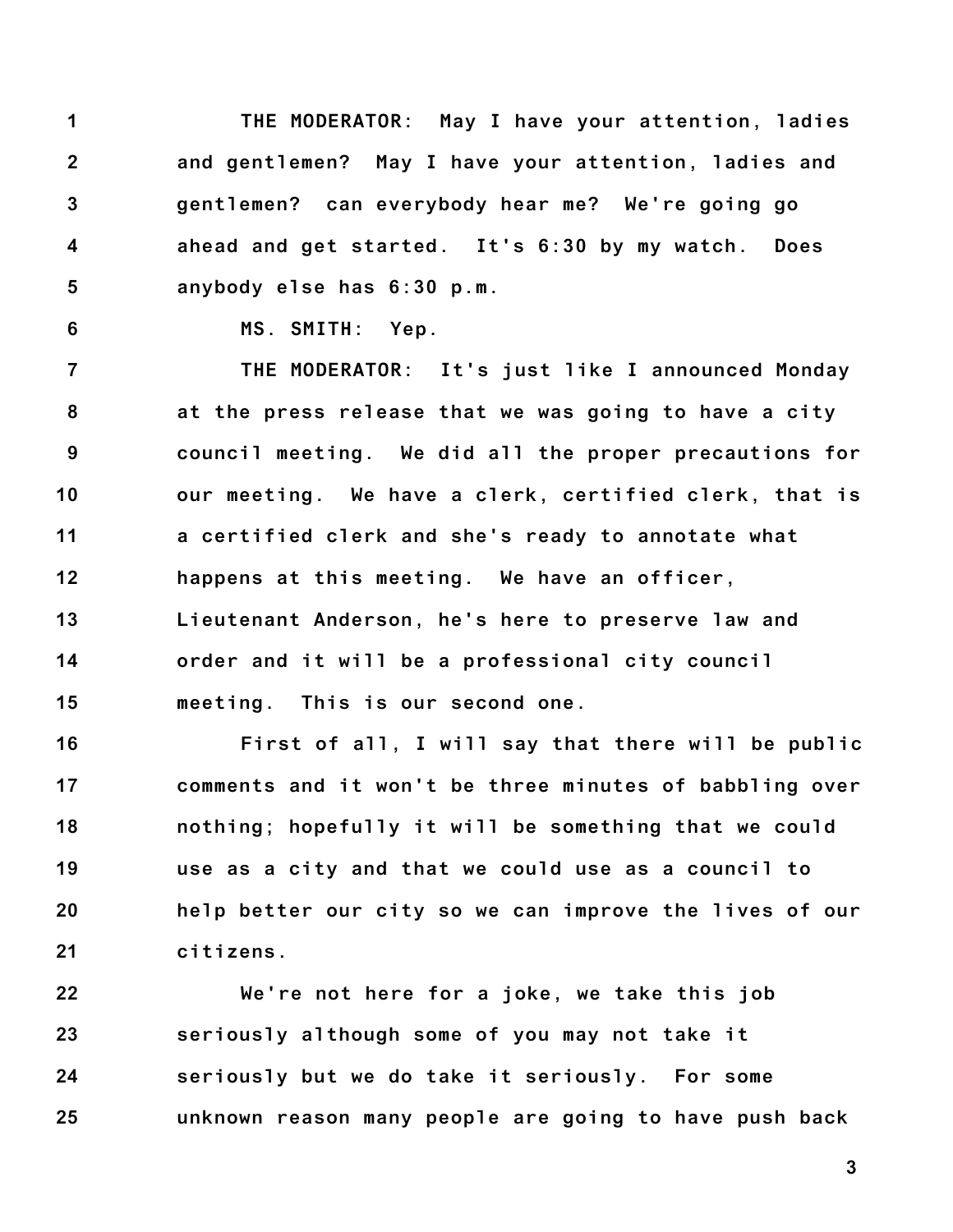**1 2 3 4 5 6 7 because of change but change happens each and every day of your life. You were born, then you crawled and started walking and running, next thing you know he was a teenager. After that comes young adulthood, after that adulthood, some people are stuck in 16 years of age but we're going to get past that today and we're going to move forward.**

**8 9 10 11 12 13 I'm Mayor Pro Tem, Thomas Barbee, this is Councilwoman Jo -- they cut the mikes off and it's hot in here. If you haven't felt it yet, they cut the air off, it's 84 degrees, so I thank you for staying but it won't be too long, trust me. This is Councilman Rufus Bright and this is the other Councilman, Mark Stephens.**

**14 15 16 17 18 19 20 21 22 23 24 And so you will know we have contacted Councilman Jones and our Mayor Norton and still as of today since the 27th of January we have not heard, not one phone call returned, not one text message returned, not one e-mail returned. we are trying to be professional and you can't make people do good stuff that's professional but we have tried. I called 20 times and after the 19th I started wondering maybe he ain't going to talk to me no more, but we tried. We've invited all the counsel to be here but, unfortunately, two chose not to be here.**

**25**

**And Mrs. Nelson had her baby and I wanted to**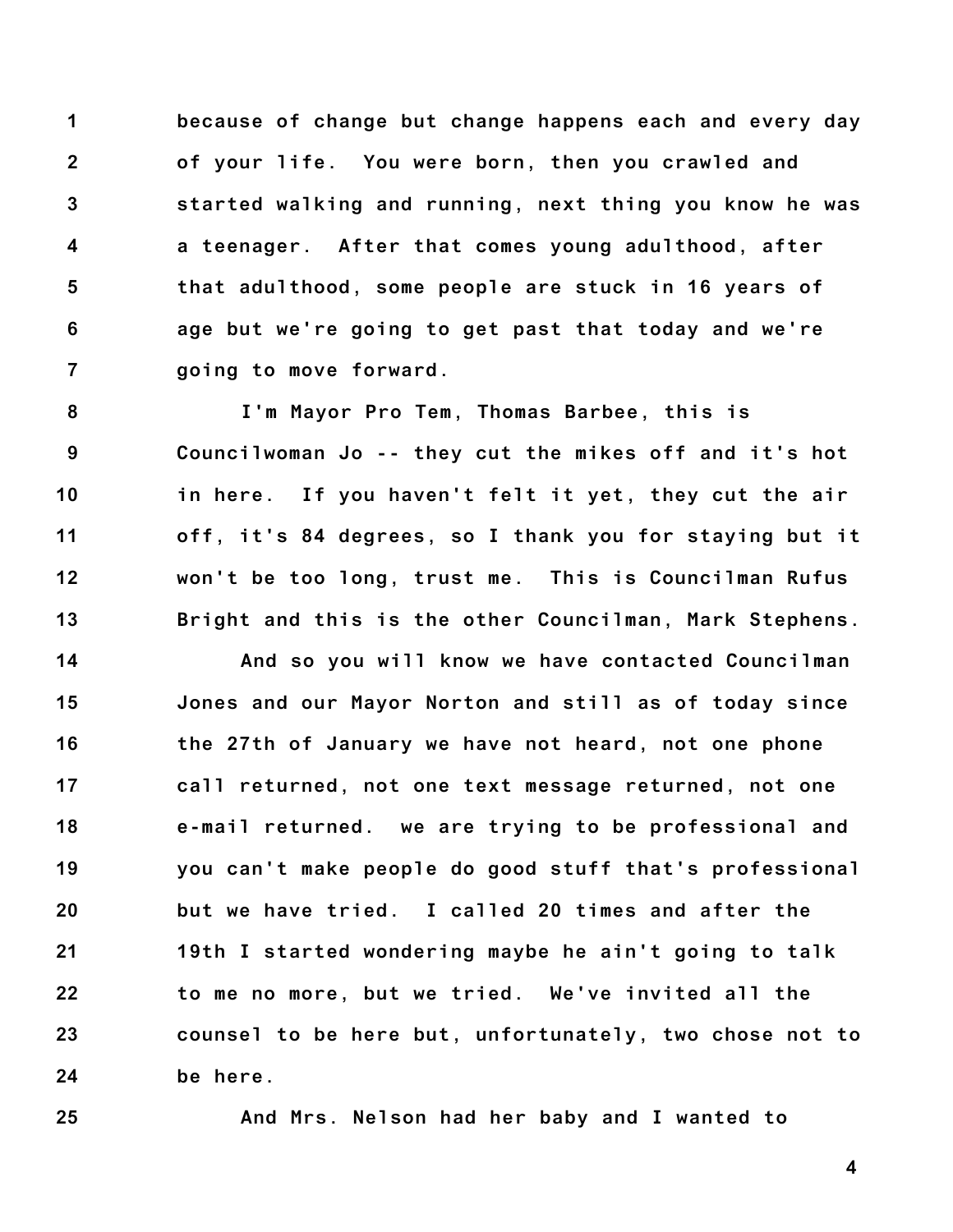**1 2 3 4 5 6 7 8 9 10 11 12 13 14 15 16 17 18 19 20 21 22 23 24 25 congratulate her. I know we're being recorded on there so I want to congratulate Mrs. Nelson had a baby boy. Okay. Go ahead and start. We're going to have a prayer followed by the The pledge of allegiance. MR. STEPHENS: All who have hats on would you remove them, please, let us pray. (Thereupon, a prayer followed by The Pledge of Allegiance was done.) THE MODERATOR: We shall have approval of agenda. I just did rollcall. Okay. MR. STEPHENS: The approval of the agenda I move to amend the agenda to add the following items. Under section six, item C, rescind the appointment of acting city manager; under section 6, item D, accept the interim city attorney's resignation; under section 6, item E, appoint an interim city attorney; under section 12, item A, adopt rules and procedures of the city council. Can I get a second? MR. BRIGHT: Second. THE MODERATOR: Any discussion? Call for a vote. (Thereupon, City Counceil members voted on the motion.) THE MODERATOR: All ayes. Any nays? Motion passes. MR. STEPHENS: Also on item 4 I move to table to**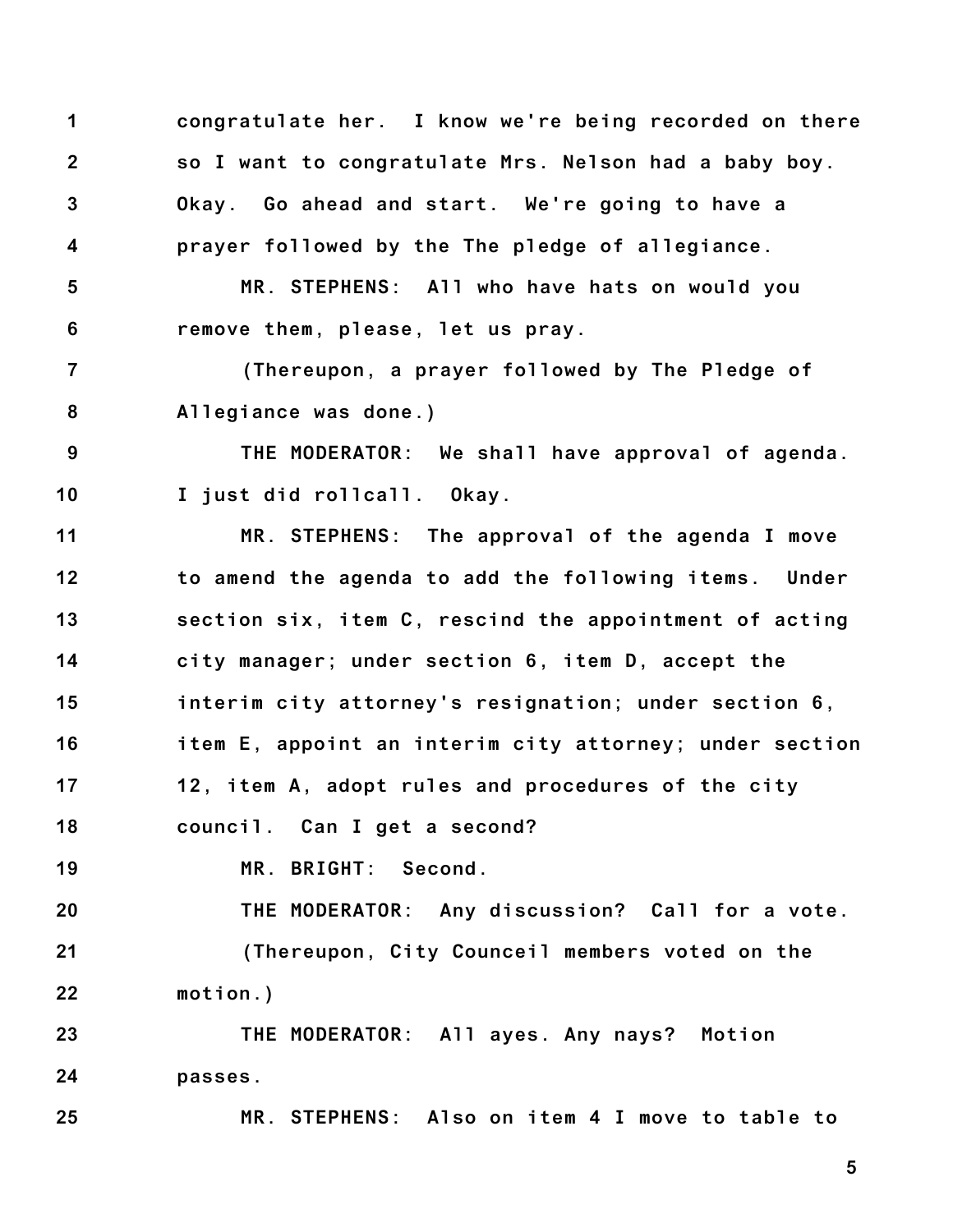**1 2 following item until the regular rescheduled March meeting under section 7 --**

**3 4 (Thereupon, residents stated they couldn't hear what was being said by the council.)**

**5 6 7 8 MR. STEPHENS: I move to table the following items until the regularly scheduled March meeting: Under section 7, item A, the council meeting minutes. Do I have a second?**

**9 MS. SMITH: Second.**

**17**

**10 THE MODERATOR: All in favor?**

**11 12 (Thereupon, City Council members voted on the motion .)**

**13 14 THE MODERATOR: Any nays? The motion passes. Are there any more additions to the agenda?**

**15 16 MR. STEPHENS: Any special guests, do we have any? THE MODERATOR: Do we have any special guests in**

**the audience tonight? Elections and appointments?**

**18 19 20 21 22 23 24 MR. STEPHENS: On item A I move to accept the resignation letter dated January 27th, 2022 of Edwin Booth at City Manager with his last day on February 27th, 2022 and the placement Mr. Booth on administrative leave retroactively to February 11th, 2022, the starting date of his announced vacation. THE MODERATOR: Do I have a second.**

**25 MS. SMITH: Second.**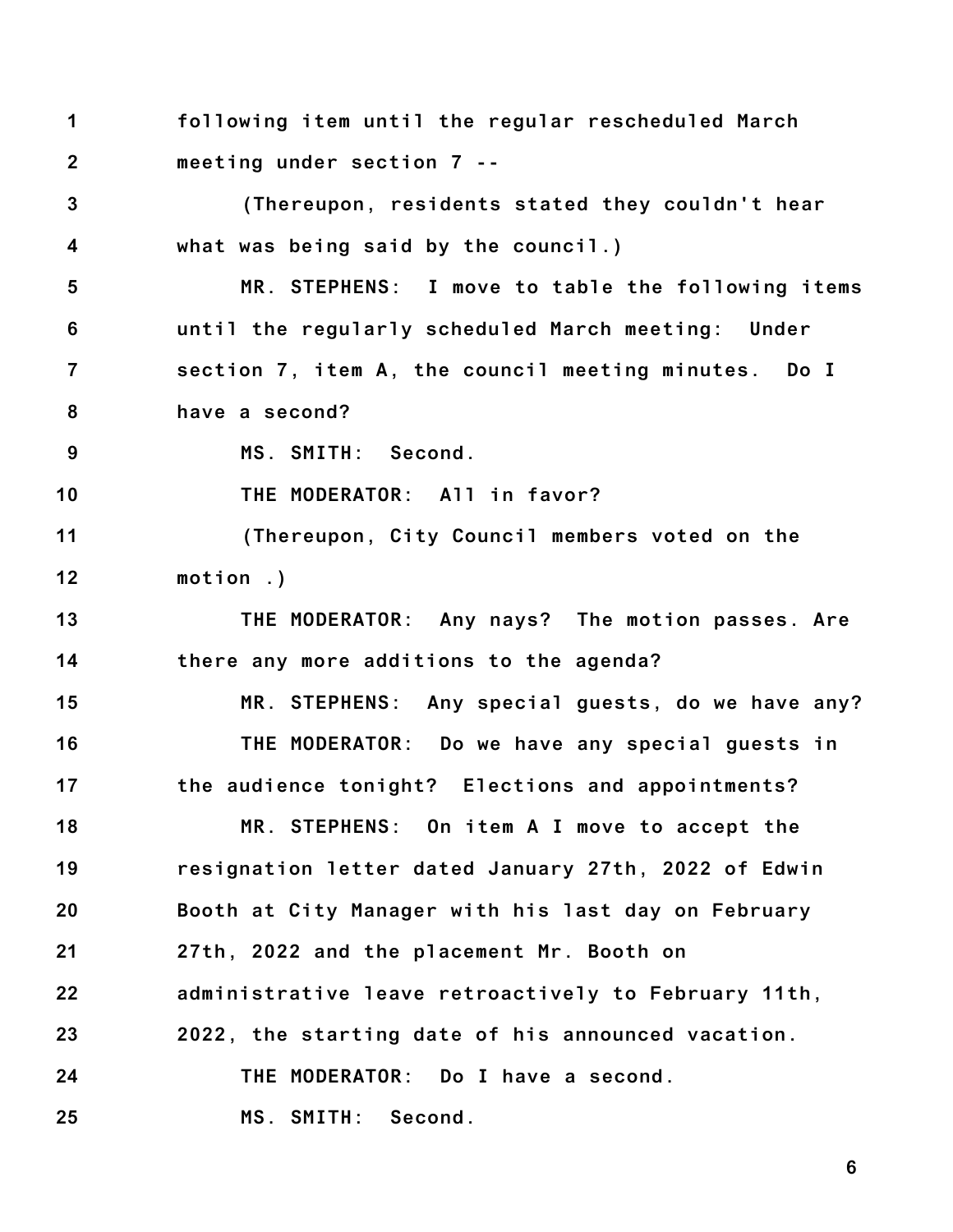**1 2 3 4 5 6 7 8 9 10 11 12 13 14 15 16 17 18 19 20 21 22 23 24 25 MR. STEPHENS: Any discussion? THE MODERATOR: All in favor? (Thereupon, City Council members voted on the motion.) THE MODERATOR: Any nays? Motion passes. MR. STEPHENS: Item B, I move ap point Steve Davis as Interim City Manager to rescind his previously suspension without pay and any decision therewith and to adopt his current employment agreement as Interim City Manager. Do I have a second? MS. SMITH: Second. THE MODERATOR: Any discussion? Any nays? All in favor? (Thereupon, City Council members voted on the motion.) THE MODERATOR: The motion passes. MR. STEPHENS: Item C, I move to rescind the appointment of or designation of Matt Libby or anyone to active City Manager position. MR. BRIGHT: I second. THE MODERATOR: All in favor? (Thereupon, City Council members voted on the motion.) THE MODERATOR: Any nays? Motion passes. MR. STEPHENS: Item D, I move to accept the**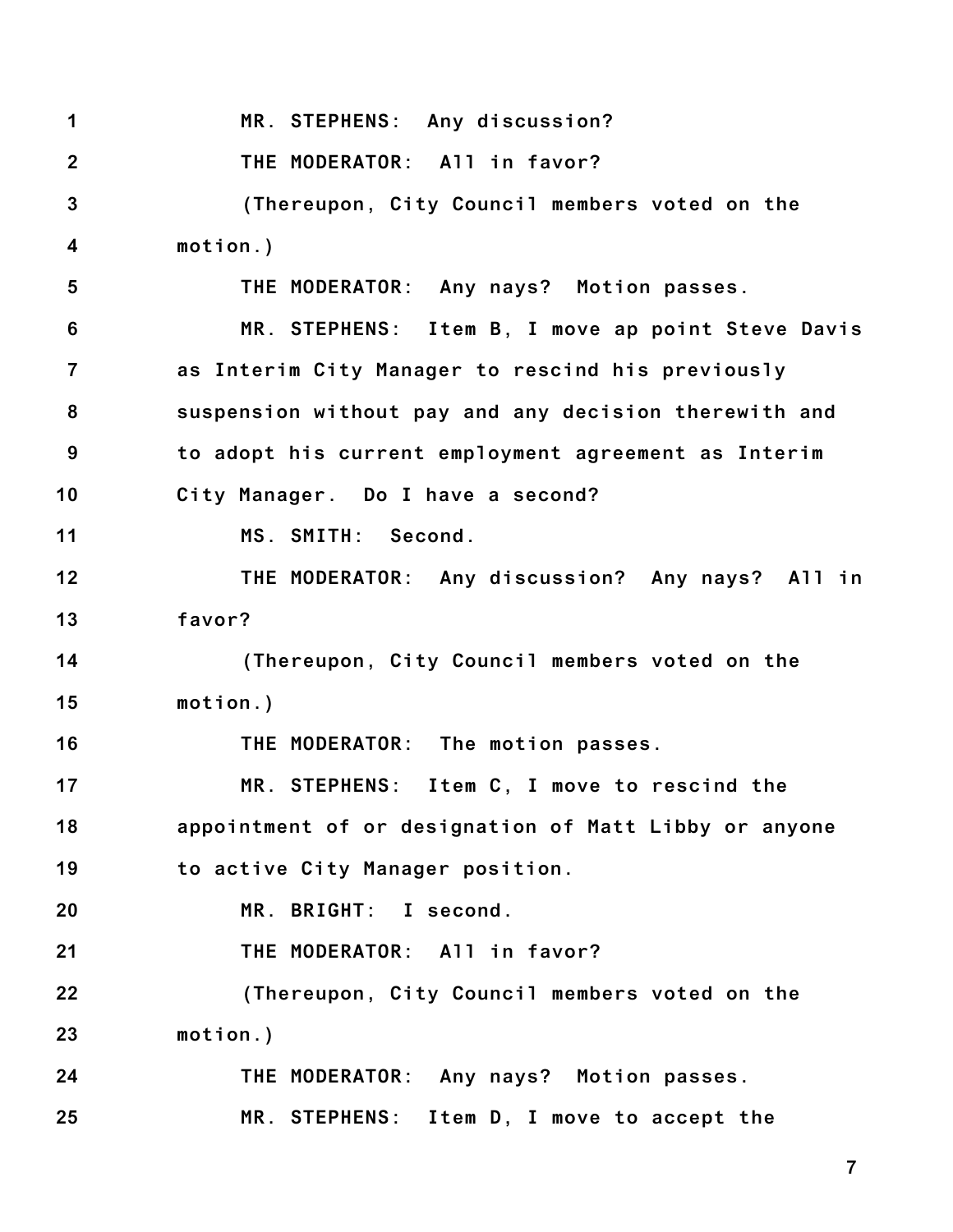**1 2 3 4 5 6 7 8 9 10 11 12 13 14 15 16 17 18 19 20 21 22 23 24 25 resignation of Joseph Ervin as interim City Attorney effective immediately. Do I have a second? MS. SMITH: Second. THE MODERATOR: All in favor? (Thereupon, City Council members voted on the motion.) MR. BARBEE: Any nays? Motion passes. MR. STEPHENS: Item E, I move to appoint Scott Robichaux as interim City Attorney and accept his representation agreement fore this position. Second? Do I have a second? MR. BRIGHT: I second. THE MODERATOR: Any discussion? All in favor? (Thereupon, City Council members voted on the motion.) THE MODERATOR: Any nays? Motion passes. MR. STEPHENS: Okay. Item eight. THE MODERATOR: Are there any communications and petitions? Nope? There were no committee reports. The current mayor told the department heads not to submit committee reports because there wasn't going to be a city council meeting. (Thereupon, residents stated they couldn't hear what was being said by the council .) THE MODERATOR: There will be no committee reports**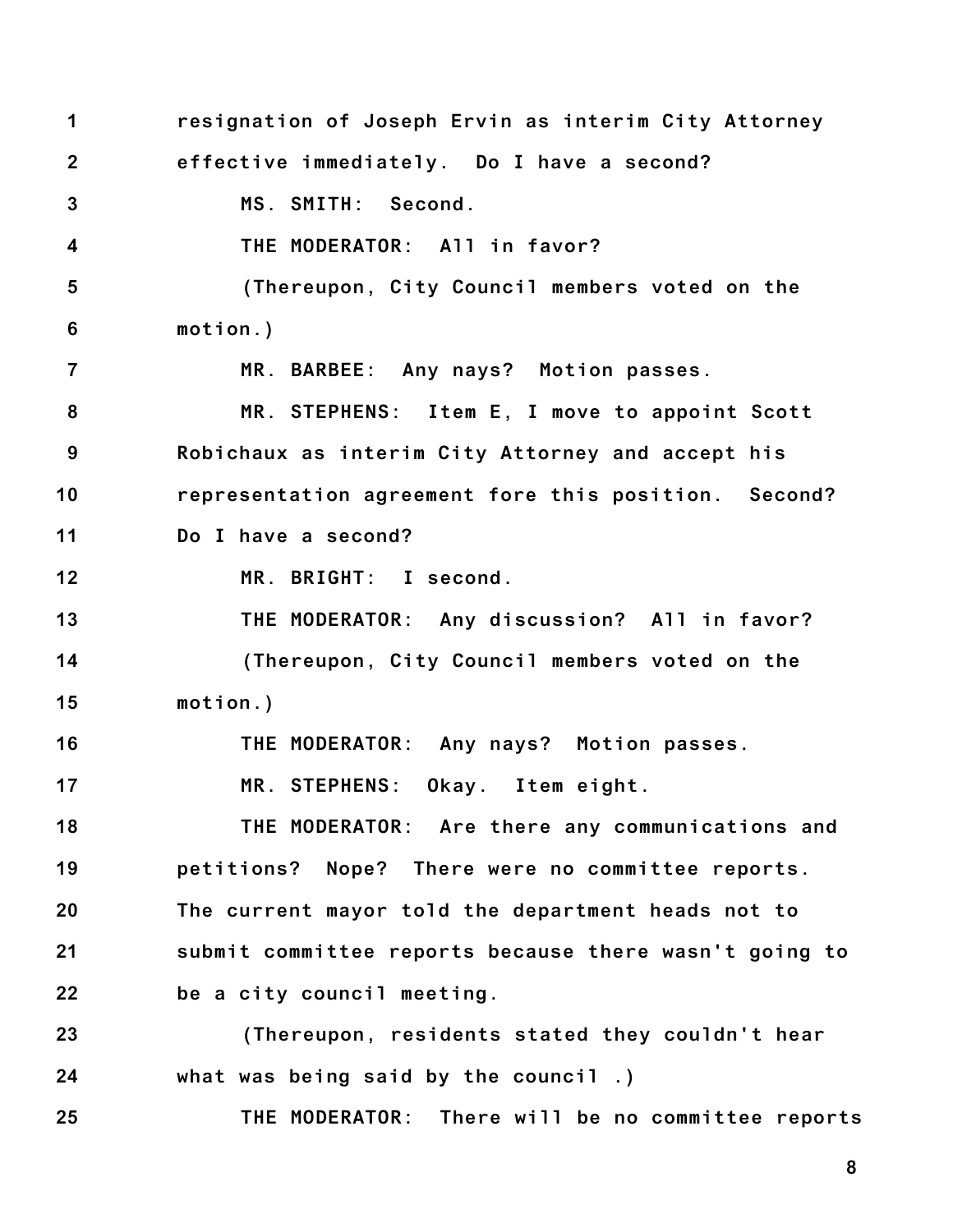**1 2 3 because of communication issues. On the consent agenda do we have anything? Unfinished business? New business?**

**4 5 6 MR. STEPHENS: Yes. Item A, I move we adopt the new city council rules of procedures. Do we have a second?**

**7**

**MS. SMITH: Second.**

**8 9 A RESIDENT: And what are these rules and procedures?**

**10 11 12 13 14 15 16 17 THE MODERATOR: Once we -- once we have operating individuals that can type on our facebook page, the city's facebook page, we will post the rules of procedures. It's something that normally happens every knew term of government they adopt the rules of procedures and it's also in our charter. If you would like to look it up, the rules of procedure it is under section --**

**18 19 20 A RESIDENT: In a regular session council meeting. THE MODERATOR: It's under section 214. Thank you.**

**21 22 A RESIDENT: You are trying to pass rules and procedures illegally.**

**23 24 ANOTHER RESIDENT: And there is no city attorney present.**

**25 A RESIDENT: There is no attorney, no. We're**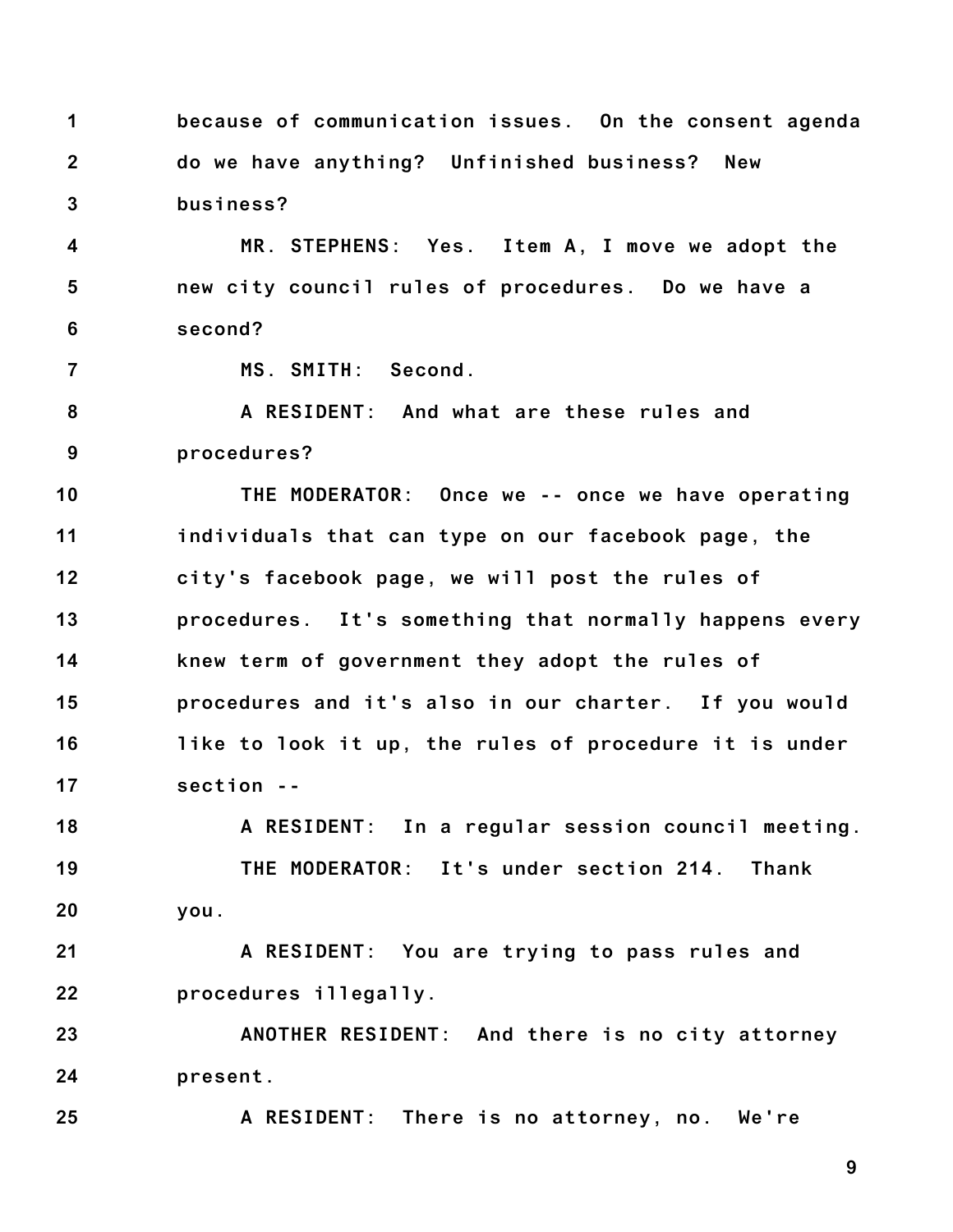**1 2 going blast through this like this. To you are not going to do it.**

**3 4 5 6 7 8 9 THE MODERATOR: Let's a call for a vote. A RESIDENT: Regular city council session. THE MODERATOR: All in favor? (Thereupon, City Council members voted on the motion .) THE MODERATOR: Are there any nays? Motion passes. Any resolution of ordinances and**

**10 11 proclamations? There will be no executive session. I recommend we move to public topics.**

**12 13 14 Mr. Davis, and Mr. Scott, could you come forward, please? The next time you hear from them, just escort them out the building. You'll hear some, trust me.**

**15 16 (There are disagreements of the residents and other discussions taking place.)**

**17 18 19 LIEUTENANT ANDERSON: This is your meeting, this is your right. You are the citizens of this city; okay? But can we do it with some kind of order?**

**A RESIDENT: Yes, sir.**

**20**

**21 22 23 LIEUTENANT ANDERSON: I'm here to represent the city, too, but we can do it in an orderly fashion without bickering and scratching over each other?**

**24 25 A RESIDENT: Well, he's completely ignoring the residents and he shouldn't do that.**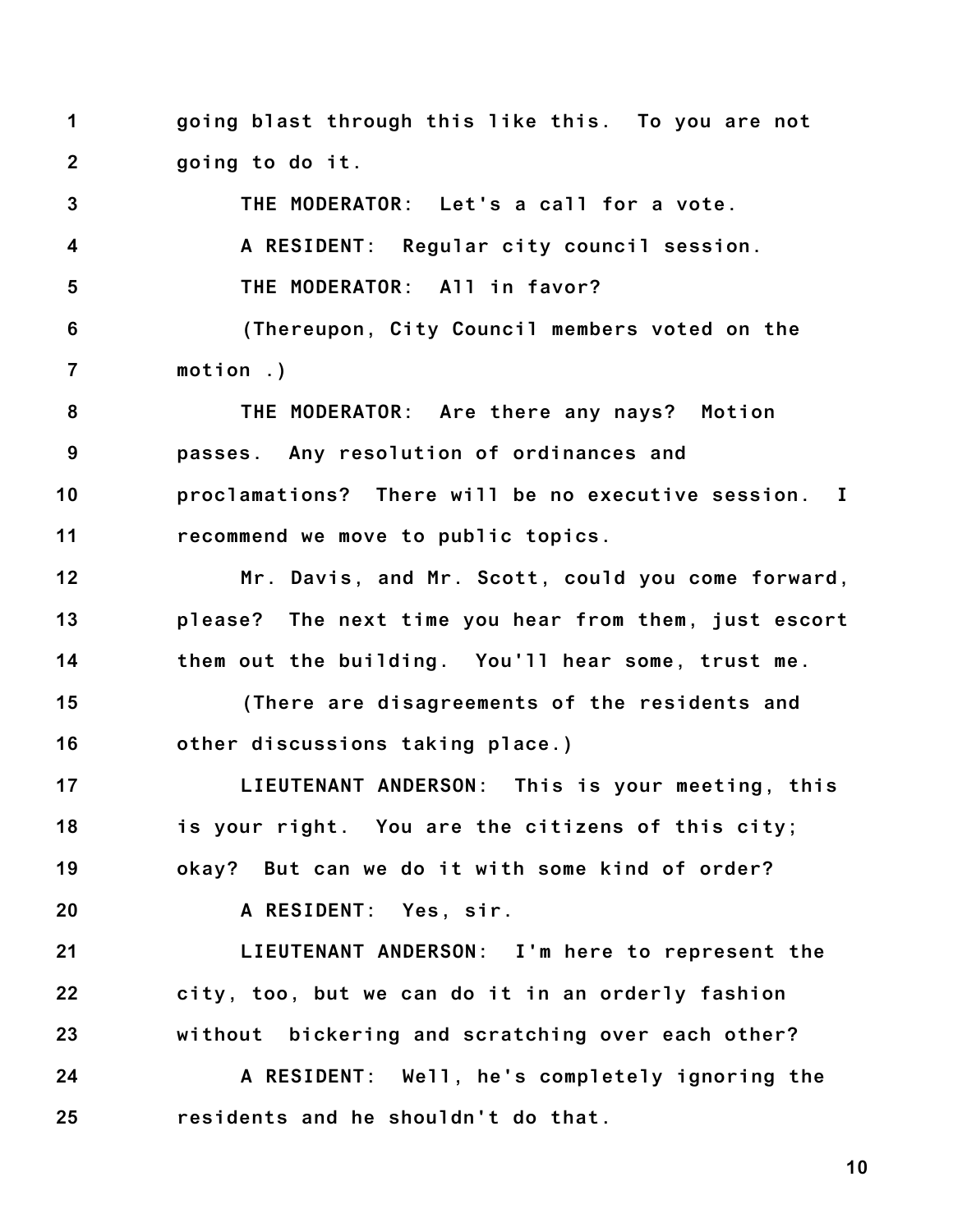**1 2 3 LIEUTENANT ANDERSON: I understand that. Let's not to get in the middle of this here. I don't want to be in the middle.**

**4 5 6 7 THE MODERATOR: Thank you, Lieutenant Anderson. Back to the order of business. I'll read the whole thing and I'm going to say the high part and say your name and right at the end; okay, sir? I.**

**8**

**18**

**MR. ROBICHAUX: I, Scott Robichaux.**

**9 10 11 12 13 14 15 16 17 THE MODERATOR: Do solemnly swear that I will faithfully discharge the duties divulged upon me as Interim City Attorney of the city of Port Wentworth and that I will faithfully discharge all the duties assigned to me or imposed upon me by the Mayor and council of the city of Port Wentworth, the laws of the state of Georgia and ordinances of the city of Port Wentworth to the best of my ability, skill and knowledge during my continuance therein so help me God.**

**19 20 THE MODERATOR: Thank you, sir. It's going to be a tough job.**

**MR. ROBICHAUX: I so swear, so help me God.**

**21 22 (There are disagreements of the residents and other discussions taking place.)**

**23 24 THE MODERATOR: All right. Raise your right hand. I do solemnly swear --**

**25 MR. DAVIS: Steve Davis.**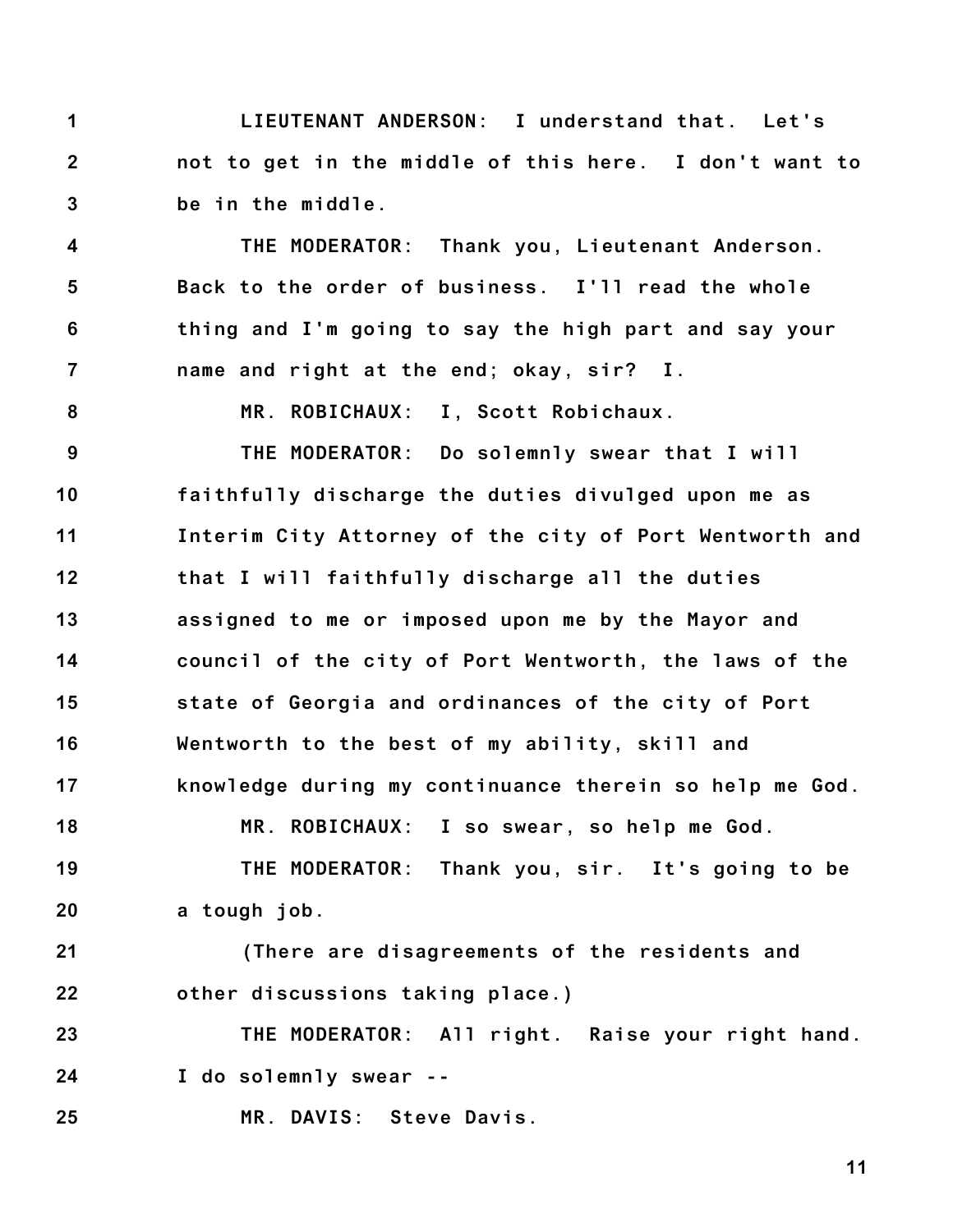**1 2 3 4 5 6 7 8 9 THE MODERATOR: That I will faithfully discharge the duties divulged upon me as Interim City Manager of the city of Port Wentworth and that I will faithfully discharge all the duties assigned to me or imposed upon me by the Mayor and council of the city of Port Wentworth, the laws of the state of Georgia, the ordinances of the city of Port Wentworth to the best of my ability, skill and knowledge during my continuous therein so help me God.**

**10**

**MR. DAVIS: I solemnly swear.**

**11 12 13 14 THE MODERATOR: All right. That's your seat and there is your seat. Thank you and welcome aboard. It's going to be a tough job. We're a growing little municipality.**

**15**

**MS. SMITH: We appreciate you.**

**16 17 18 19 20 21 THE MODERATOR: We appreciate your time that you want to get involved with this particular community. We appreciate you, too, you're doing a great job. You good? All right. All right. Thank you once again. We have an acting City Manager and a new City Attorney. Let's give them a hand.**

**22 23 24 25 Okay. Try to keep this as orderly as possible. Any citizens that wishes to come up and to speak, let's see, hopefully, we'll give you two minutes and you can come up and speak. We'd like for you to repeat your**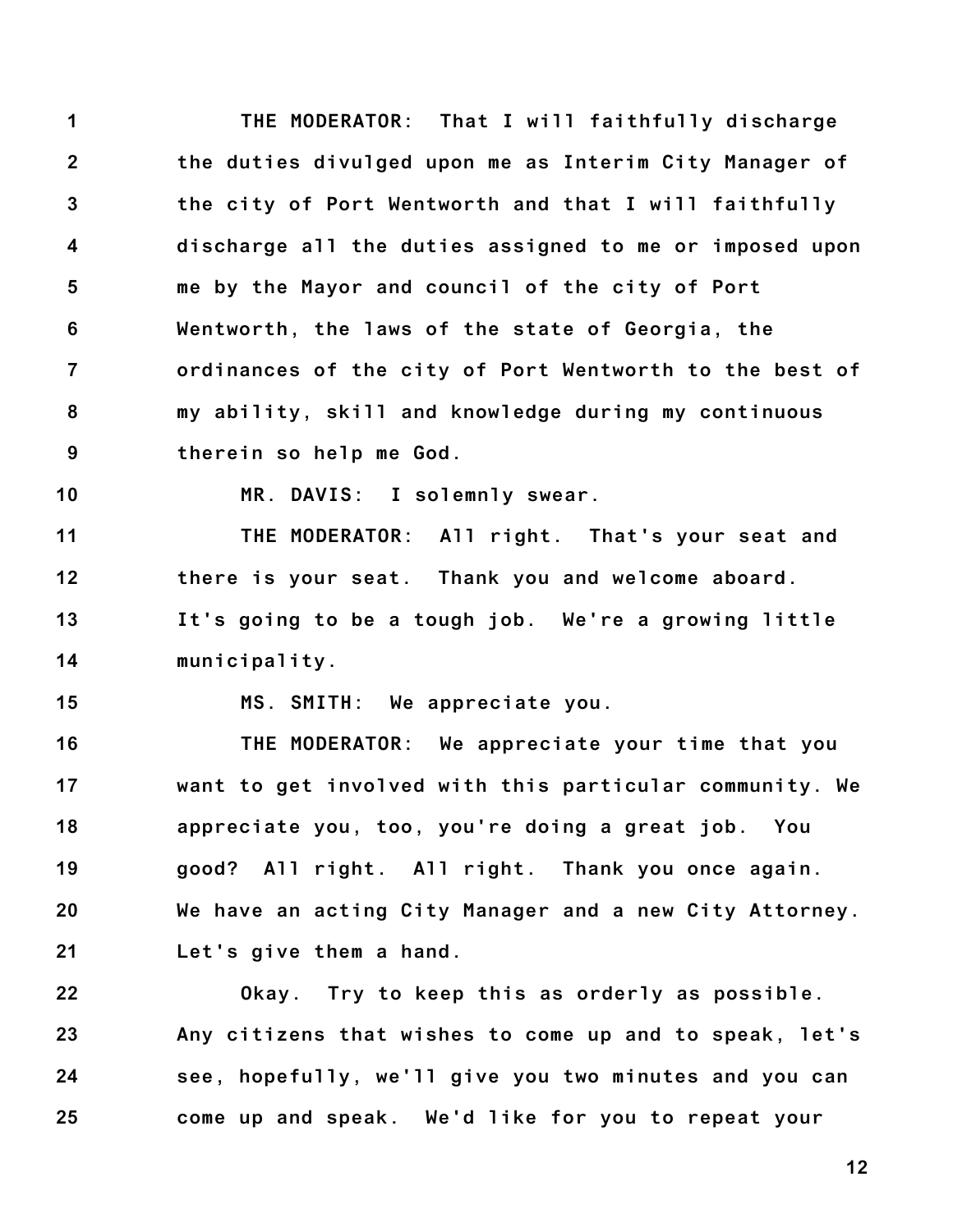**1**

**name and address and speak your piece, two minutes.**

**2 3 4 5 6 7 8 MR. RAMOS: Hi, my name is Adam Ramos, I live at 4 Hasty Point Road. I've been a resident here in Port Wentworth for eight years. Clean it up. We are done with your vendetta tactics, your revenge. We've seen it, it's been going on four years now. Second time you're here in the city, huh? Okay. Who you going to fire this time?**

**9 10 11 12 13 14 All right. We are tired of the dirty nasty crap. You have a resignation letter from an attorney who said you are being unethical. You should laugh. You're the one that threatened him; okay? And let me tell you something. No. No. No. You're going to give me my two minutes.**

**15 16 17 THE MODERATOR: Order. Order. What we're not going to do is act like we're five years. How old are you, sir?**

**18 19 20 21 22 23 MR. RAMOS: I'm old enough to know better, sir. THE MODERATOR: Okay. We still don't know what -- MR. RAMOS: You have not given me my two minutes and you're not going to sit here and ridicule me and belittle me. You're going to hear what I've got to say because that is your job.**

**24 THE MODERATOR: Go ahead.**

**25 MR. RAMOS: You are an elected official and you**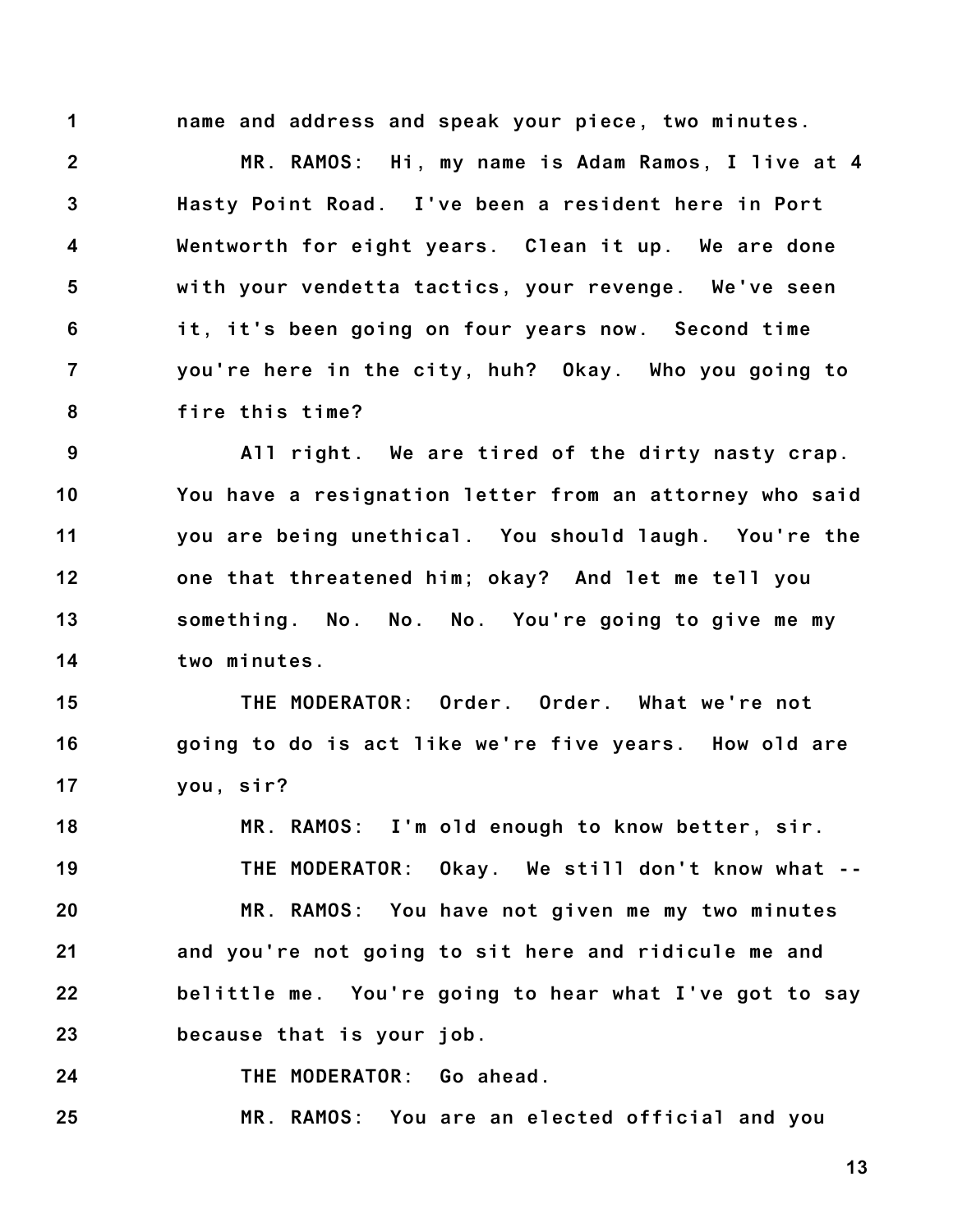**1 2 3 are going to listen to me. Do we have that clear? Thank you. Clean it up all of you. You're an embarrassment to all of us.**

**4 5 6 THE MODERATOR: Thank you, sir. Next. That is it? No more public comments? are we sure? Lieutenant Anderson, you got something to say?**

**7 8 9 LIEUTENANT ANDERSON: Yeah. I'm just saying for both sides let's keep it clean, let's keep it to address your concern but do it in a tactful manner.**

**10 11 MS. SMITH: We have another public speaker coming up.**

**12 13 14 15 16 17 18 19 MS. HESTER: I, Janet Hester, live at 440 Mineheart Road, Port Wentworth, Georgia, and I want to congratulate the council for taking charge of the city and getting us back to work for the citizens. I want to thank Mr. Robichaux and thank you so for having the guts to come in here with this hostile city environment and do what you have done tonight and accept those jobs and I want to thank you.**

**20**

**MR. ROBICHAUX: Thank you.**

**21 22 23 24 25 THE MODERATOR: Thank you, Ms. Hester. I want to take the time I want to give each citizen the opportunity to say their piece. Do we have any other public speakers that would like to speak? Just state your name and your address, ma'am, and talk a little**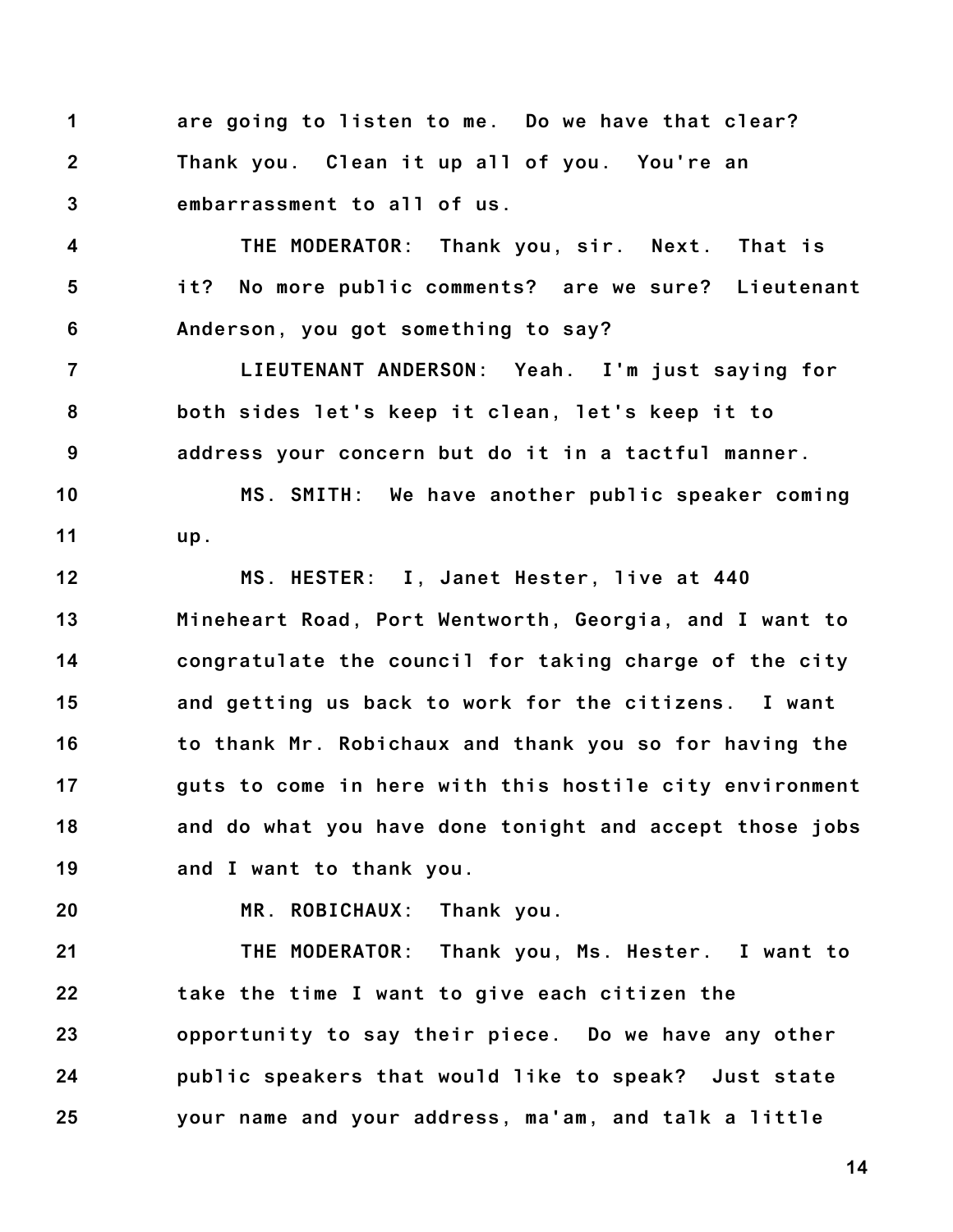**1 loud.**

| $\mathbf{2}$            | MS. QUINONES: My name is Madeline Quinones, I          |
|-------------------------|--------------------------------------------------------|
| $\mathbf{3}$            | live at 114 Park Side Boulevard I have two questions.  |
| $\overline{\mathbf{4}}$ | First, where is our mayor? Second, how many employees  |
| 5                       | have we lost since the beginning of this year? Can you |
| 6                       | answer those questions and why do we have a third City |
| $\overline{7}$          | Manager and now another attorney? What's going on      |
| 8                       | here? I mean, really, what's going -- the citizens     |
| 9                       | should know.                                           |
| 10                      | THE MODERATOR: I'll tell you what --                   |
| 11                      | MS. QUINONES: It shouldn't be -- we shouldn't          |
| 12                      | hear it on facebook, we should know what's going on    |
| 13                      | here.                                                  |
| 14                      | THE MODERATOR: You are so correct, ma'am.              |
| 15                      | MS. QUINONES: Our Mayor is not here, he should be      |
| 16                      | here.                                                  |
| 17                      | THE MODERATOR: You are right.                          |
| 18                      | MS. QUINONES: And you're not the Mayor.                |
| 19                      | THE MODERATOR: No, I'm not the Mayor, I'm the          |
| 20                      | Mayor Pro Tem.                                         |
| 21                      | MS. QUINONES: And who made you that?                   |
| 22                      | THE MODERATOR: Unanimous council voted me in.          |
| 23                      | But let me see if I can answer your question. You      |
| 24                      | asked five different questions.                        |
| 25                      | MS. QUINONES: And where is Ms. Smith?                  |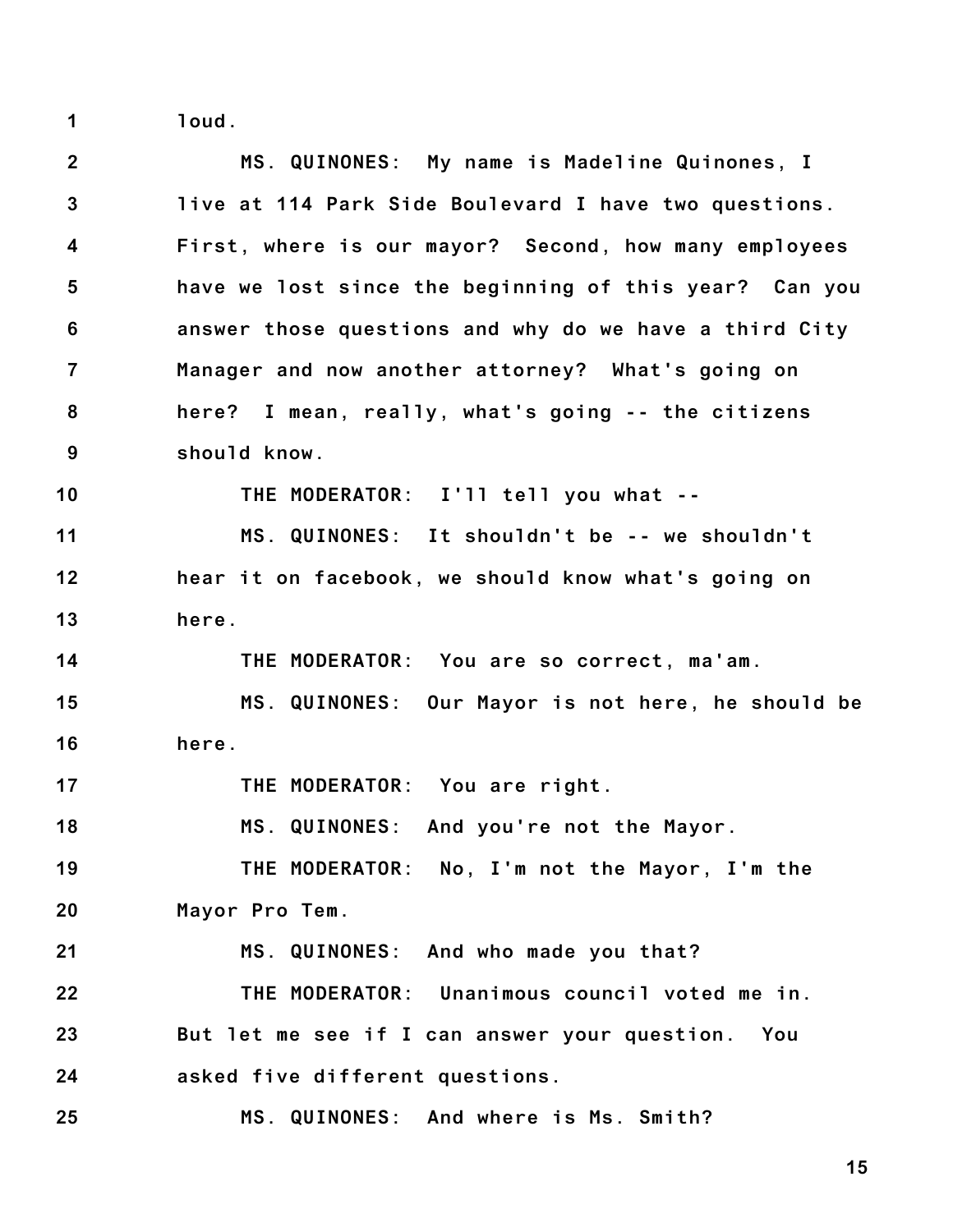| $\mathbf 1$             | THE MODERATOR: We don't know. We don't know. We        |
|-------------------------|--------------------------------------------------------|
| $2^{\circ}$             | don't know what the Mayor is at. We don't know where   |
| $\mathbf{3}$            | the council --                                         |
| 4                       | MS. QUINONES: We have three council people here,       |
| $\overline{\mathbf{5}}$ | three council. How do you hold a meeting with three    |
| 6                       | council members?                                       |
| $\overline{7}$          | THE MODERATOR: We have four, ma'am.                    |
| 8                       | (There are disagreements of the residents and          |
| 9                       | other discussions taking place.)                       |
| 10                      | MS. QUINONES: Are you regular council?                 |
| 11                      | MS. SMITH: I'm Smith.                                  |
| 12                      | THE MODERATOR: Yeah. She just got elected.             |
| 13                      | MS. SMITH: I'm Smith.                                  |
| 14                      | THE MODERATOR: Yes, ma'am.                             |
| 15                      | MS. QUINONES: She just got elected?                    |
| 16                      | MS. SMITH: November 2nd.                               |
| 17                      | THE MODERATOR: November.                               |
| 18                      | MS. QUINONES: Okay.                                    |
| 19                      | THE MODERATOR: And it is so important that you do      |
| 20                      | be informed and engaged to what's going on. That's why |
| 21                      | we we constantly preach getting information out.       |
| 22                      | That's why we wish we had access to the website but we |
| 23                      | do not because of circumstances and we're doing our    |
| 24                      | best and best believe from today forward it will be a  |
| 25                      | little different because we are the new leadership for |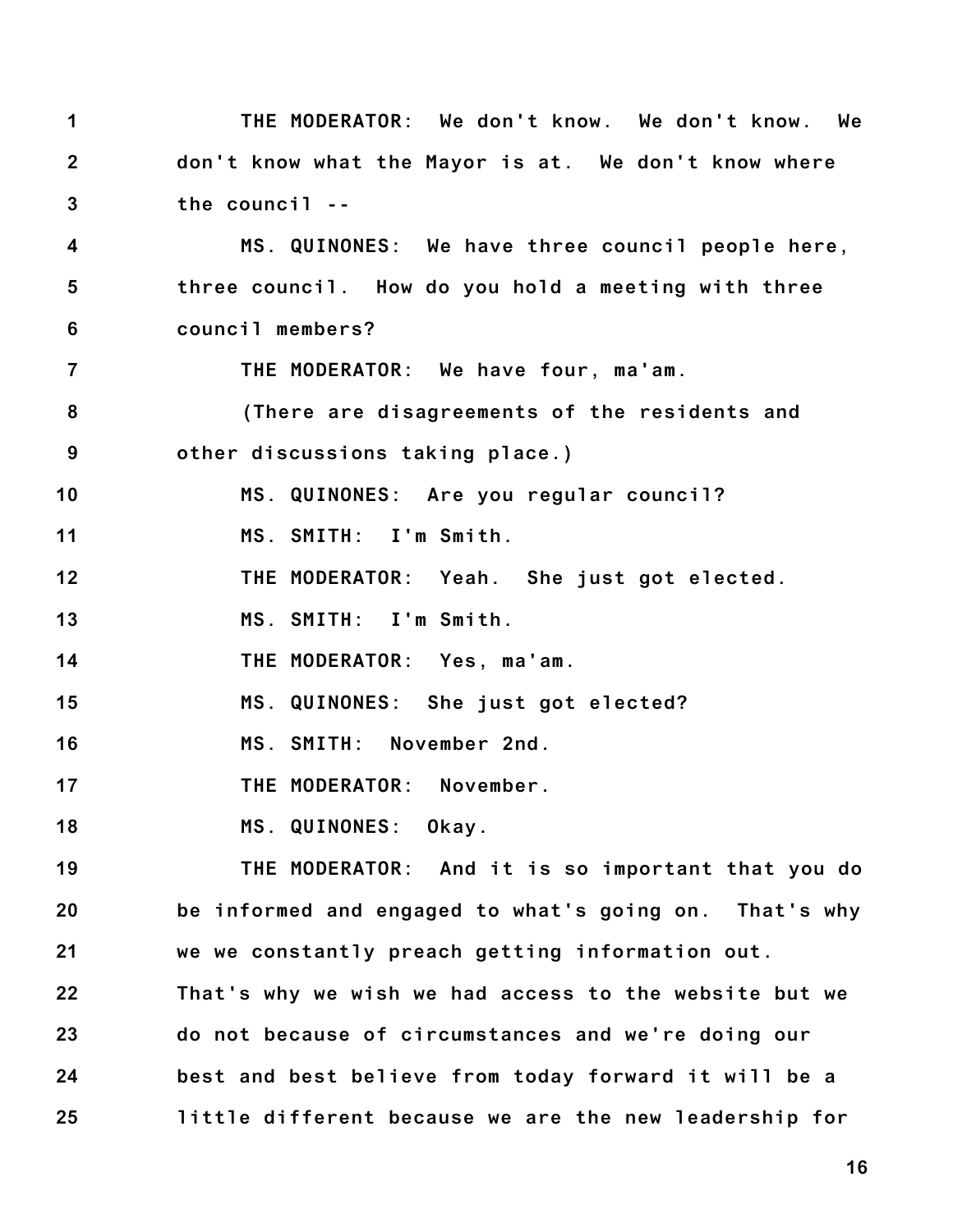**1 2 the city of Port Wentworth and that's how it is. Have I answered all your questions? Do you have any more?**

**3 4 5 MS. QUINONES: No. You didn't answer all my questions. How many employees either walked off or have gotten fired since January with this new council?**

**6 7 8 THE MODERATOR: Let me correct you, ma'am. This is the correct information: There is no one that has been fired, zero --**

**9**

**MS. QUINONES: Okay.**

**10 11 12 13 14 15 16 17 18 THE MODERATOR: -- have been fired. Now, there is one that was leaving, we knew about her anD that's Yolanda. She's the human resources director. She was already leaving on the 14th of January, I believe. All of the letters of resignation are out there. I think the police put out some type of press release with all their orchestrated letters of resignation and I think it's six, if I'm not mistaken. Am I correct? Is it six letters of resignation.**

**19 MS. SMITH: Yes.**

**20 THE MODERATOR: And that was about it.**

**21 22 MS. QUINONES: So another question, you said going forward this is going to be our council?**

**23 24 25 THE MODERATOR: Your two minutes is up ma'am. MS. QUINONES: This is going to be our council going forward; am I correct?**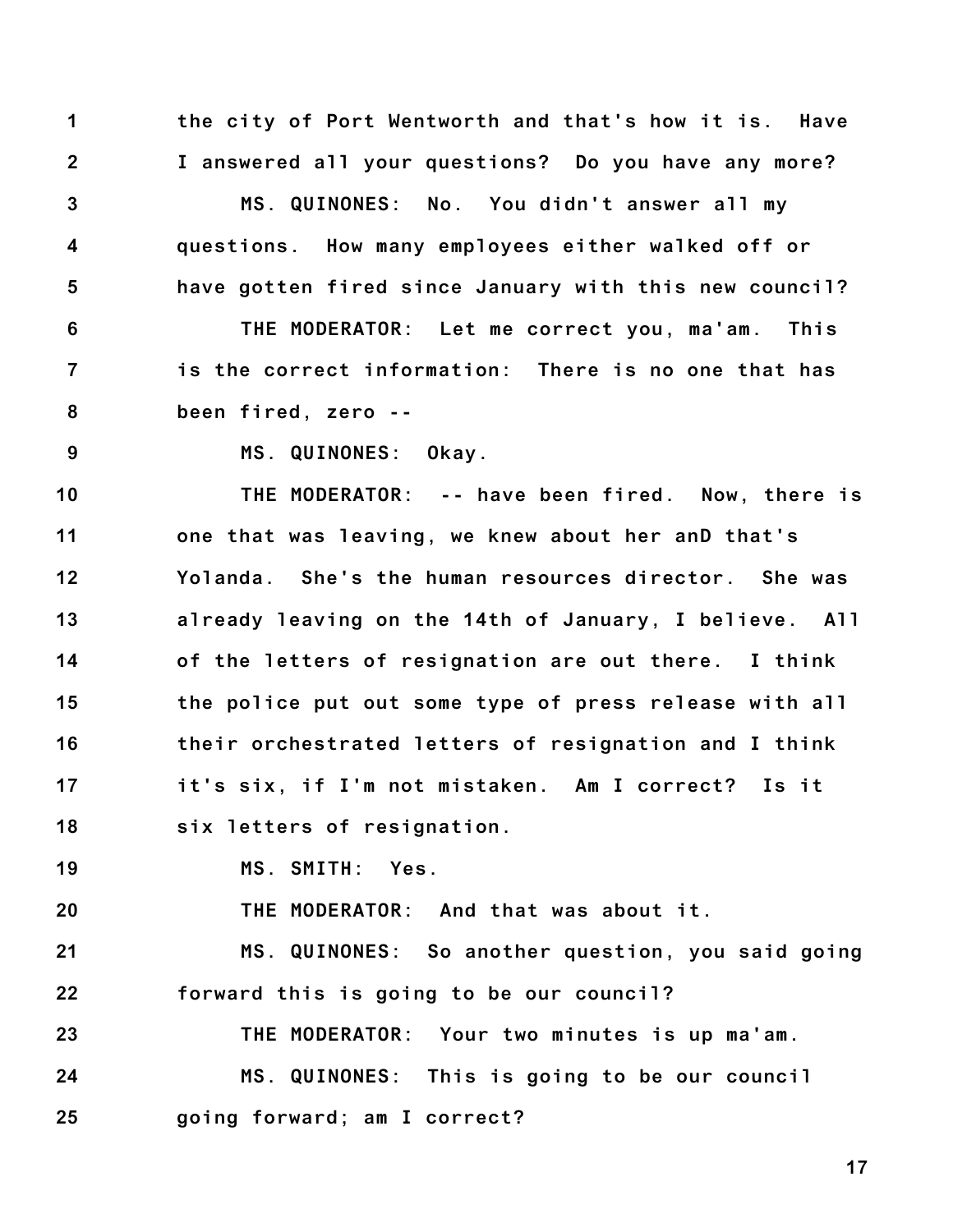**1 2 3 THE MODERATOR: Yes. The ones that show up. Yes, ma'am, but your two minutes are up. Thank you, ma'am. Thank you. You have two minutes, sir. Please speak.**

**4 5 6 7 8 9 MR. RON: My name is Maurice Ron, I live at 501 Bonny Creek Road. I got one question for each one of you up there. Where were y'all at 1:00 when the city employees walked out because I was here and not a one of y'all showed up and there was -- there were citizens that were coming up here and nobody to talk to.**

**10 11 12 THE MODERATOR: Could you repeat that question one more time? I want to make sure we answer exactly how you asked it.**

**13 14 MR. RON: Where were y'all? Were y'all here at 1:00?**

**THE MODERATOR: Were we here at 1:00?**

**16 17 MR. RON: When the employees walked out, when they resigned and left?**

**18 THE MODERATOR: Okay. Are you ready?**

**19 MR. RON: Sure.**

**15**

**20 21 THE MODERATOR: This is mine. I had no clue that they were going to walk out but obviously --**

**22 MR. RON: But the city shut --**

**23 THE MODERATOR: -- Mayor Jones.**

**24 25 MR. RON: -- down before 5:00 and that was four hours.**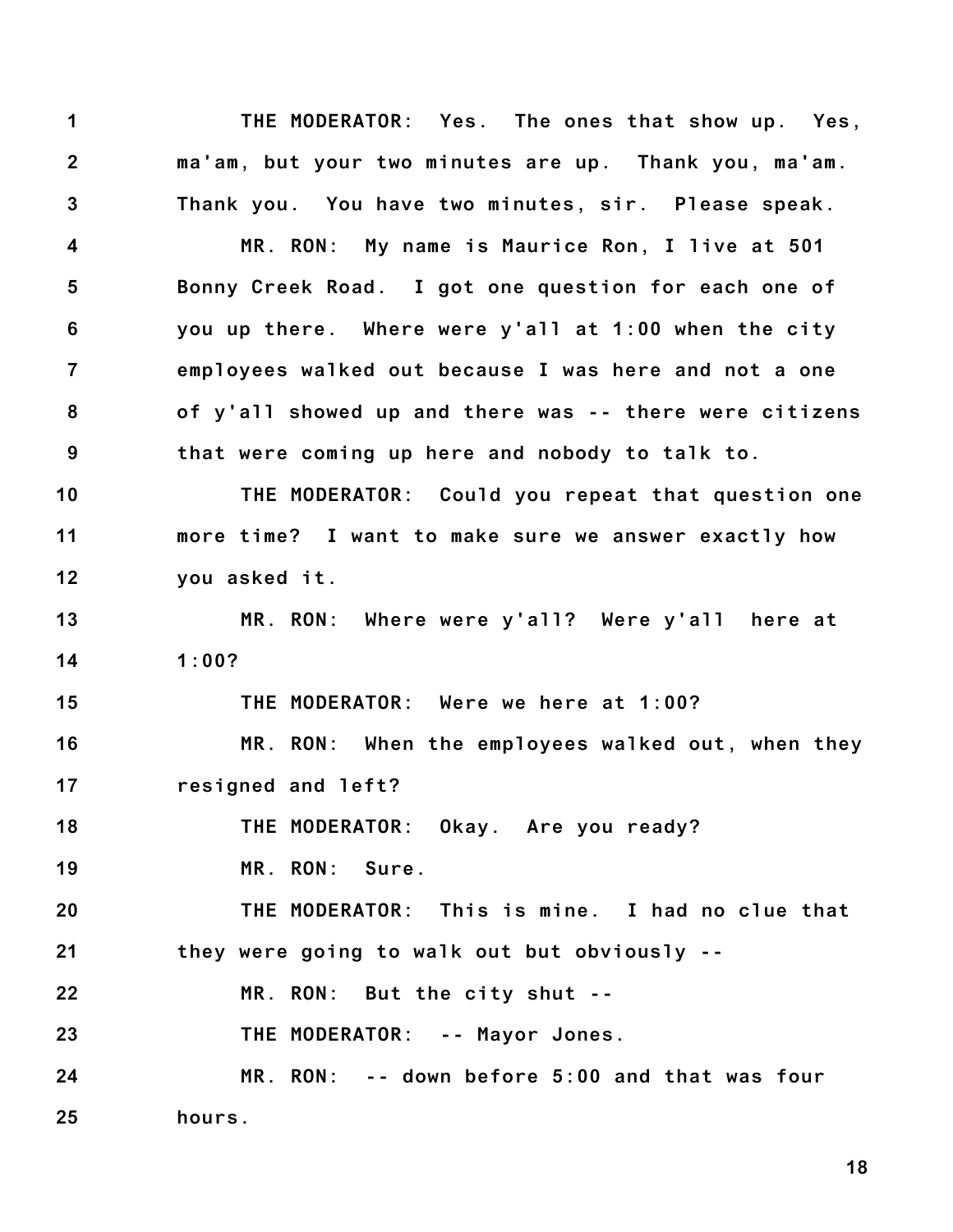**1 2 3 4 5 6 7 8 9 10 11 12 13 14 15 16 17 18 19 20 21 22 23 24 25 THE MODERATOR: Mayor Norton knew about it, we didn't know about it, nobody told us. MR. RON: We were here. THE MODERATOR: Oh, you might have been here -- MR. RON: Yeah. I was here. THE MODERATOR: -- but you knew. But we didn't know. MR. RON: The Mayor was here and so was a few citizens. THE MODERATOR: But we didn't know. That's why we wasn't here. We wasn't informed. MR. RON: Okay. THE MODERATOR: We weren't informed. Did we answer your question? MR. RON: No. I'm not here to be asked questions. THE MODERATOR: Oh, no. You said you're asking questions. MR. RON: No, I'm asking the questions. THE MODERATOR: We're answering your questions. MR. RON: But you were not here because you were not informed? THE MODERATOR: So we were not informed because we didn't know. MR. RON: But that's not okay because between 1:00 and 5:00 I'm sure the word got around. Thank you.**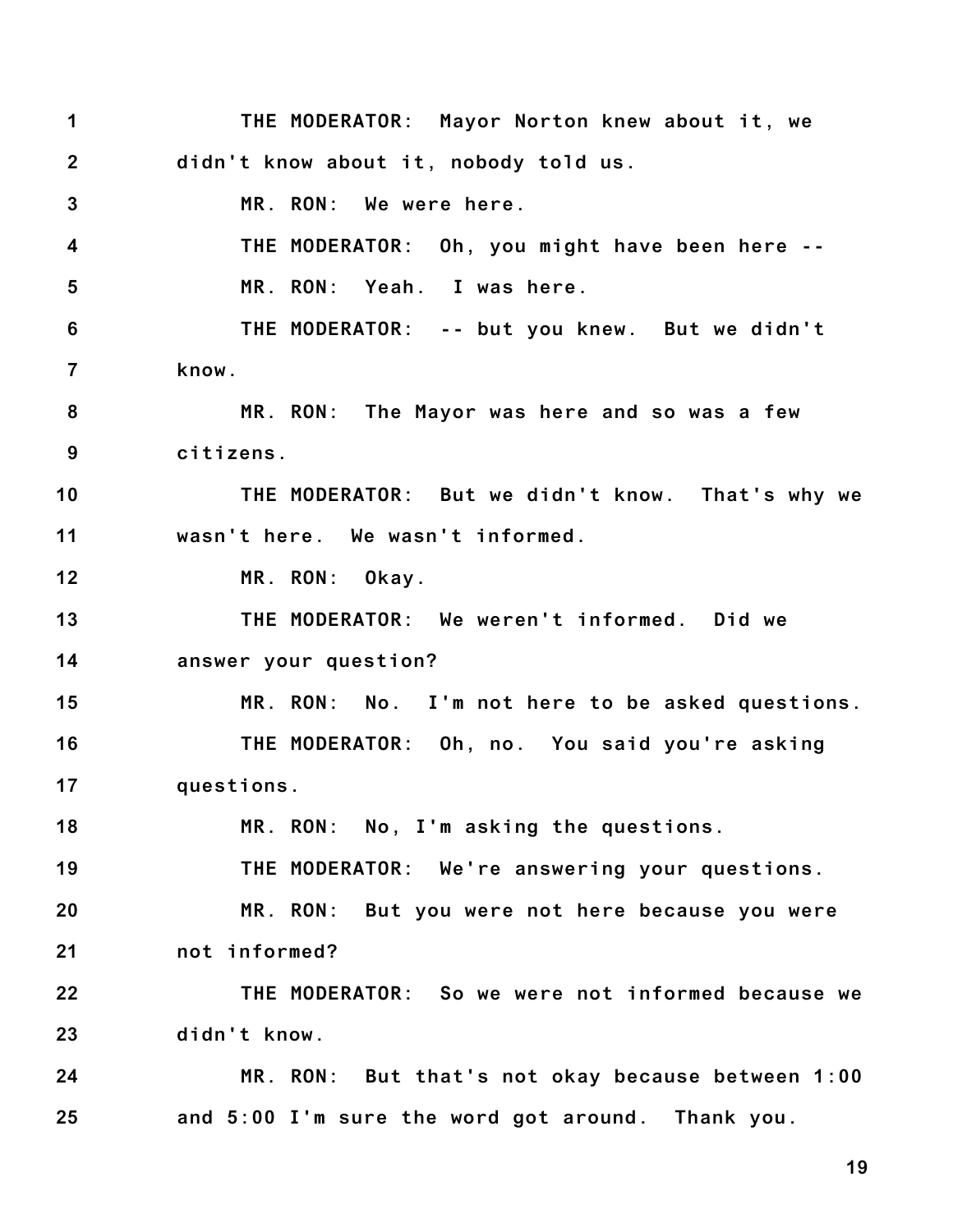**1 2 3 4 5 6 7 8 9 10 11 12 13 14 15 16 17 18 19 20 21 22 23 24 25 THE MODERATOR: You're welcome. Are there any more public comments? Hold on, ma'am. Just a second. MS. MORRIS: I congratulate everybody and the courage that you guys have. God bless you because I wouldn't do it. MR. STEPHENS: Your name? MS. MORRIS: I've been living in Port Wentworth for 14 years -- THE MODERATOR: Ma'am, what is your name and your address? MS. MORRIS: Katherine Morris, I live on Old Mill Road. THE MODERATOR: Hold on, hold on, your name and your address? MS. MORRIS: 13 Old Mill Road and my name is Katherine Morris. THE MODERATOR: Thank you. MS. MORRIS: Okay. THE MODERATOR: Okay. MS. MORRIS: I have a five year rape case that Port Wentworth have not solved yet. I want to know what is going on with that. Also, I commend you because this is something hard. Everybody is running around about who is not doing what. To answer his question, I was here. City Hall was locked up. The**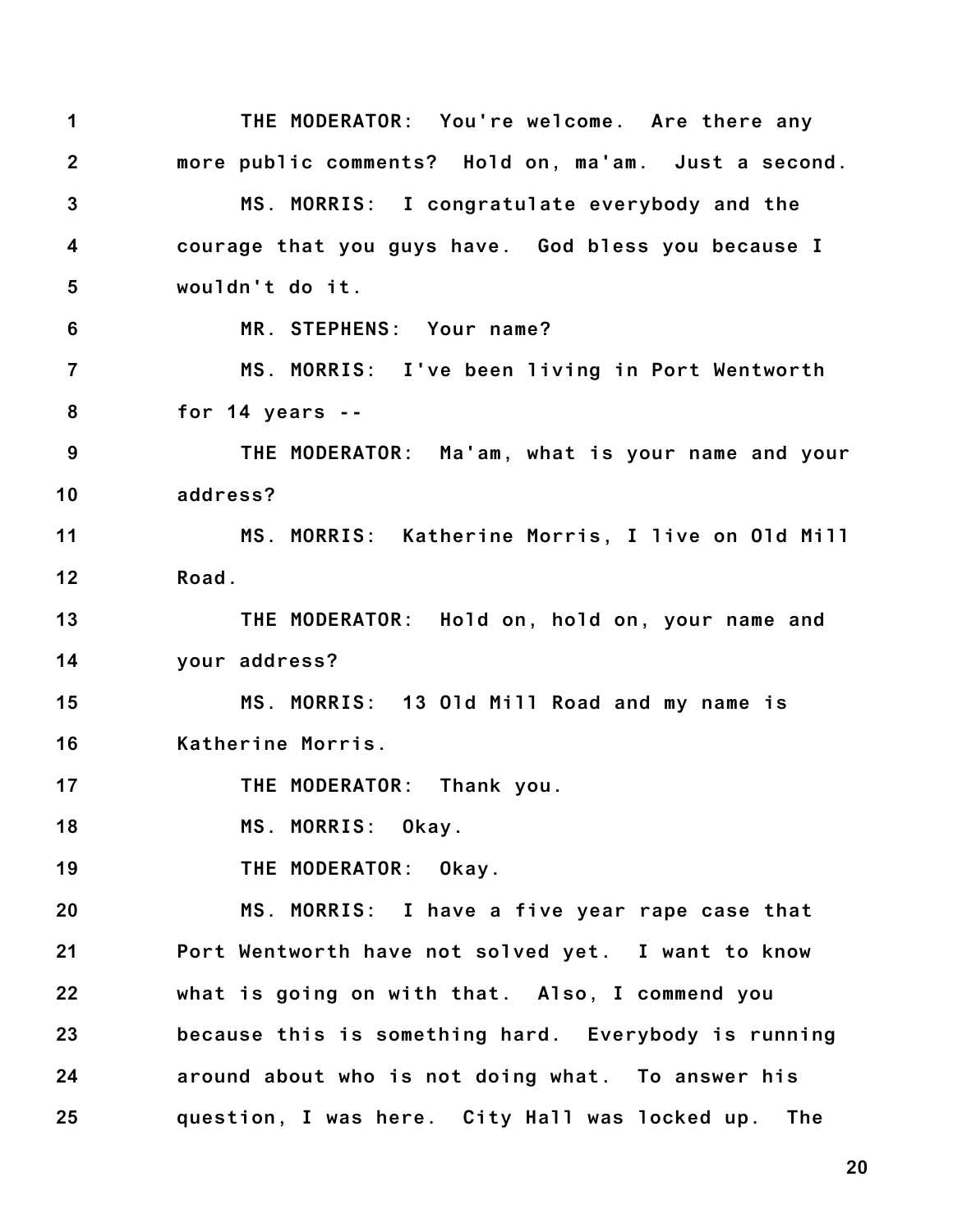**1**

**doors had a sign on it, I couldn't pay my bill.**

**2 3 4 5 6 7 8 9 10 11 12 13 14 15 16 17 18 19 20 21 22 23 24 25 I talked to Gary Norton myself so I don't want to hear about a bill. A rape of an 11 year old has not been solved yet. My home was torn apart. Nothing has been done yet, so petty stuff, yes, but I have a person and life is messed up and Mr. Reyes put that same child on facebook and just scarred her some more. So I'm not worried about the little petty stuff, I'm worried about somebody's life, a 12 year old. THE MODERATOR: Thank you, ma'am. A RESIDENT: Grow up. MRS. L. SMITH: Hello, I'm Linda Smith. I think y'all all know me. THE MODERATOR: What's your address, ma'am? It's for the clerk. MRS. L. SMITH: Sir, my address is 828 Barnsley Road. Sir, attorney, how do you spell your name? MR. ROBICHAUX: R-o-b-i-c-h-a-u-x. MRS. L. SMITH: A-u-x? MR. ROBICHAUX: Yes, ma'am. MRS. L. SMITH: Okay. Thank you. The positions that were filled I'd like to know if they were advertised and vetted, interviewed and vetted? That's very important to me. Also, I have two people that I'd like to know as constituents our council is supposed to**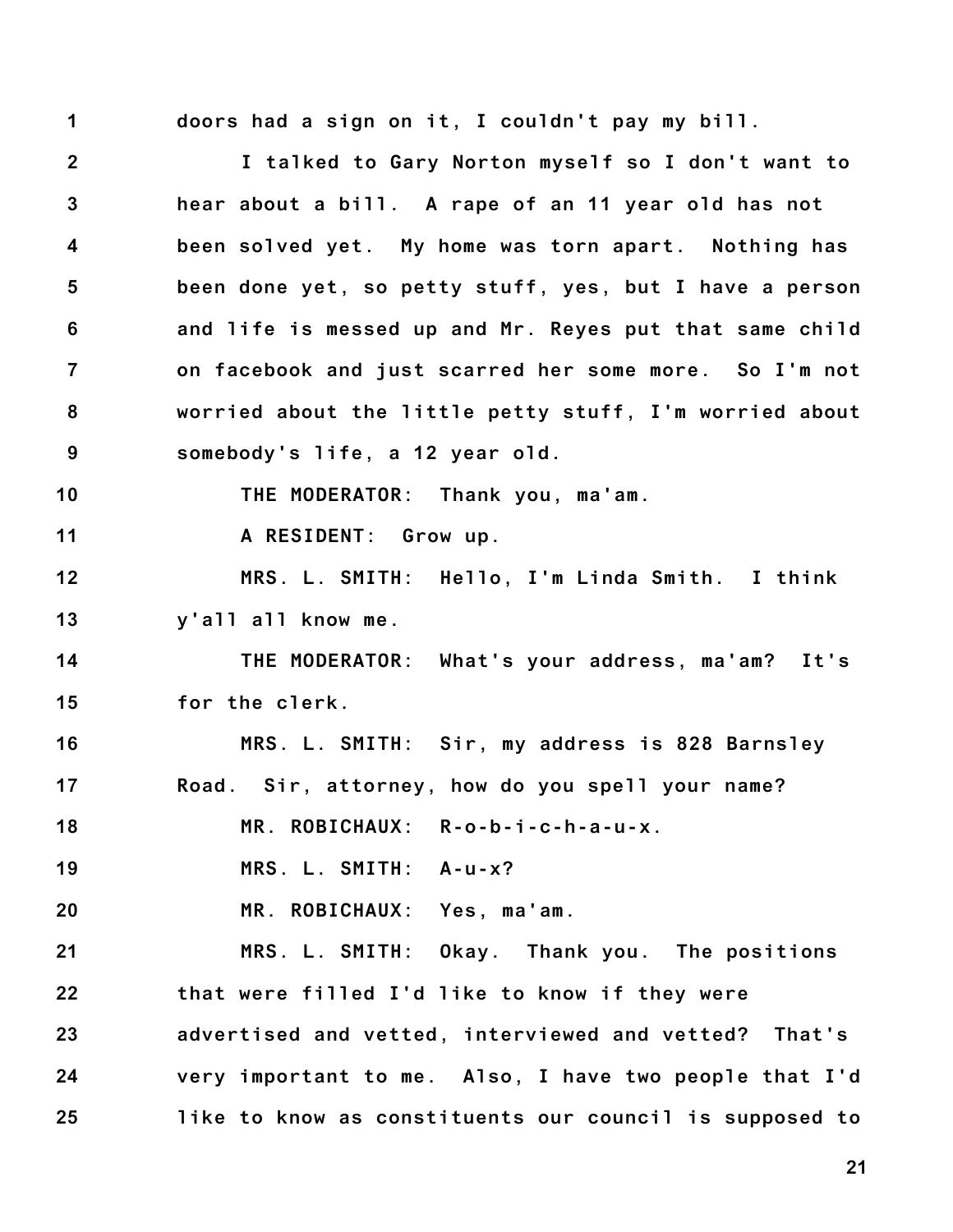**1 2 3 4 5 6 7 8 9 10 11 12 13 14 15 16 17 18 19 20 21 22 23 24 25 live here, not have a residence here but live here. Mark Stephens, I do believe, is staying with his mother and Jo Smith is staying up in Marietta and that needs to be known to the city of Port Wentworth. Now, if that's not true -- MS. J. SMITH: It is not true. MRS. L. SMITH: Excuse me, I'm not through. THE MODERATOR: Let her get it out. Let her get it out. MRS. L. SMITH: Thank you. Thank you. THE MODERATOR: Let her get it out. MRS. L. SMITH: Yeah. And my husband can read, by the way. THE MODERATOR: Yes. MRS. L. SMITH: Thank you. Because that's on video that you asked him in a council meeting whether he could read or not. THE MODERATOR: That's good he could read. MRS. L. SMITH: Yeah. THE MODERATOR: Amen. MRS. L. SMITH: And there is no more Jim Crow days like you did another time. THE MODERATOR: Jim Crow? What's Jim Crow. MRS. L. SMITH: You! You got up and said Jim Crow days, no more Jim crow days. That's what you said in a**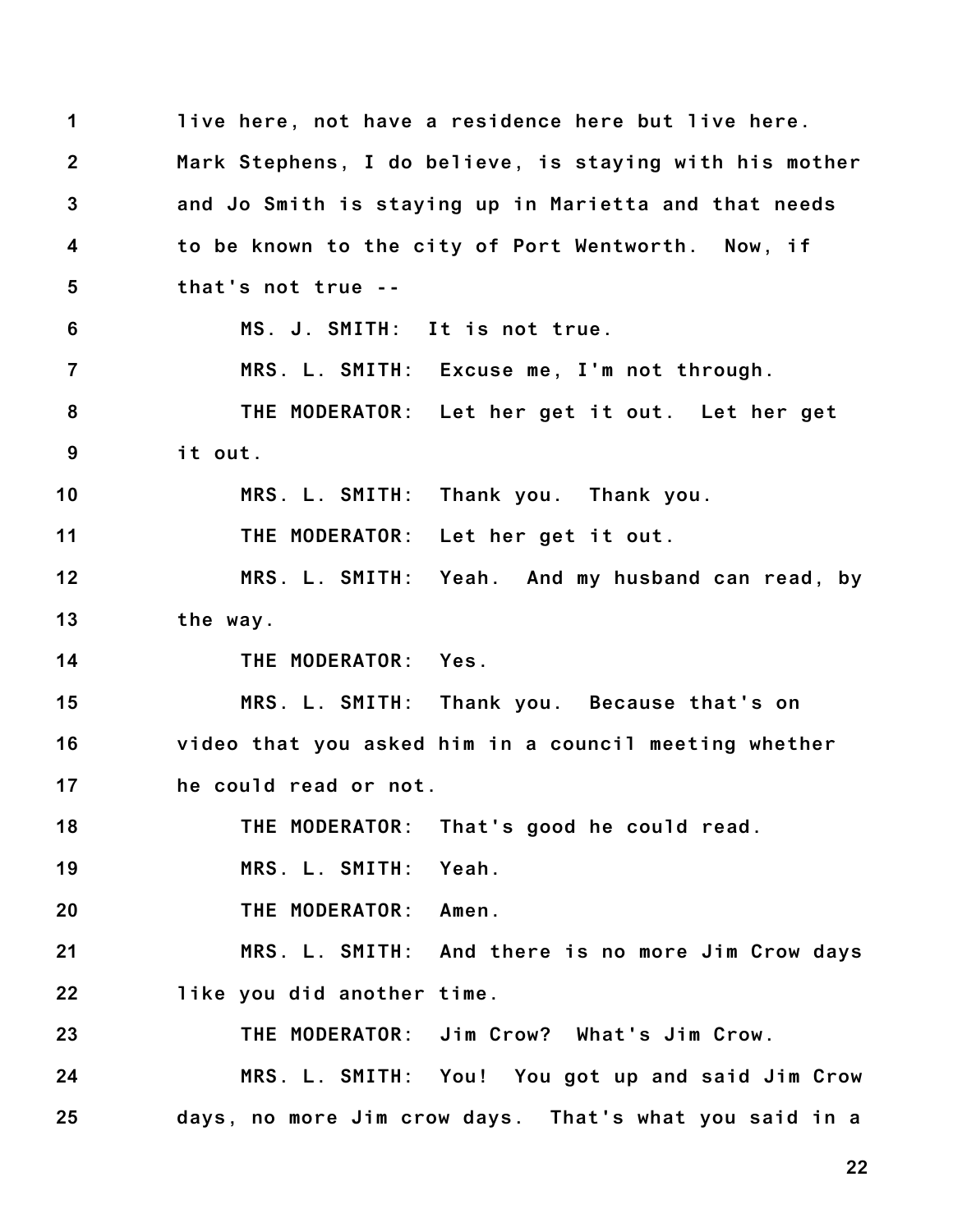**1**

**2**

**council meeting. You don't remember that, I do.**

**THE MODERATOR: Okay, ma'am.**

**3 4 5 6 7 8 9 MRS. L. SMITH: But, Jo Smith, I'd like to know if you have that apartment for a residence here? That'a all you have it for or are you living here? Also, Mr. Stephens, whether you live here or not. And also if the clerk has been vetted and has she been brought in because she is now sitting as clerk of council. Thank you very much.**

**10 11 12 13 THE MODERATOR: Thank you. Is there any more public comments? If not could I get a motion -- you have something to say, sir? He'll be the last one. State your name and your address, please.**

**14 15 16 17 MR. FERGUSON: Trevor Ferguson, 6 Lower Ridge Court. And I hope I'm not out out of turn. The guys, the Patels is trying to do the gas station on Highway 30.**

**18**

**THE MODERATOR: Yes.**

**19 20 21 22 23 24 25 MR. FERGUSON: Last time I was here I was told to contact someone from City Hall to see if we could use this room here for residents of Lake Shore to meet with the Patels to have a back and forth. I've been calling the City Hall, didn't get an answer so I want to know is anybody here that could give me a data get that set up?**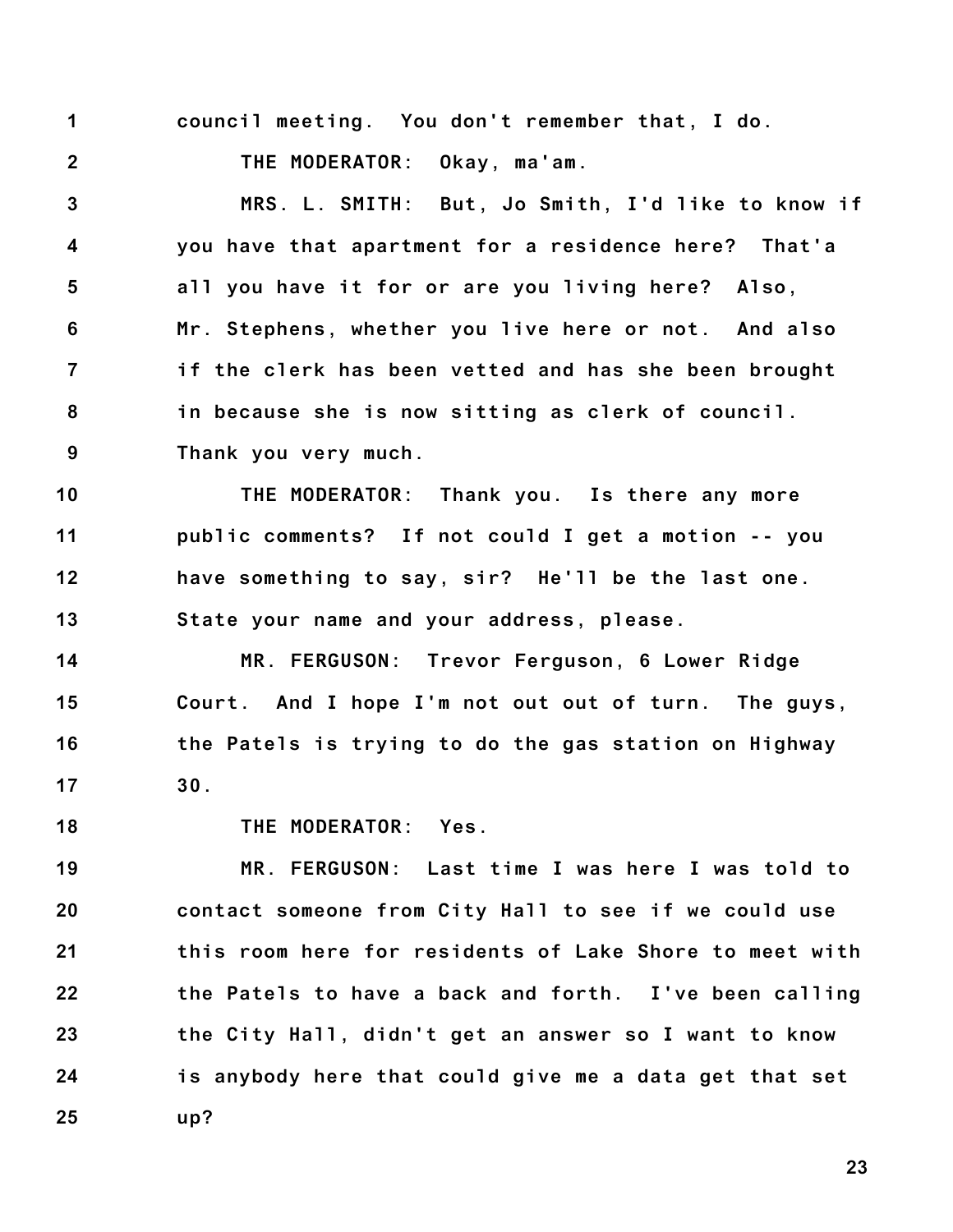**1 2 THE MODERATOR: Mr. Davis, make sure you get his information.**

**3 4 MR. FERGUSON: I'll get with you at the end. I appreciate your time. Thank you.**

**5 6 THE MODERATOR: Any more public comments? We've heard you, ma'am. Come back to the Mike. Come on.**

**7 8 MS. QUINONES: What are you doing? You've got in the hostile work environment?**

**9 10 11 12 13 14 THE MODERATOR: Ma'am, I really -- I don't believe there was a hostile work environment but this is not the venue to come up here and ask us about a hostile work environment. We've never had no paperwork, there has never been anything filed, never been any type of hearing or anything about hostile, it's accusations.**

**15 16 MS. QUINONES: And when they resigned, they put it in their letter?**

**17 18 19 THE MODERATOR: Have you seen the letters, ma'am? MS. QUINONES: I've seen one letter. I seen when the --**

**20 21 22 23 24 25 THE MODERATOR: Okay. When you read those letters, that's the information that you will have. That's the most informed information. Yes, ma'am. MS. QUINONES: And it does state there is a hostile work environment here in our City Hall. THE MODERATOR: You can have any kind of**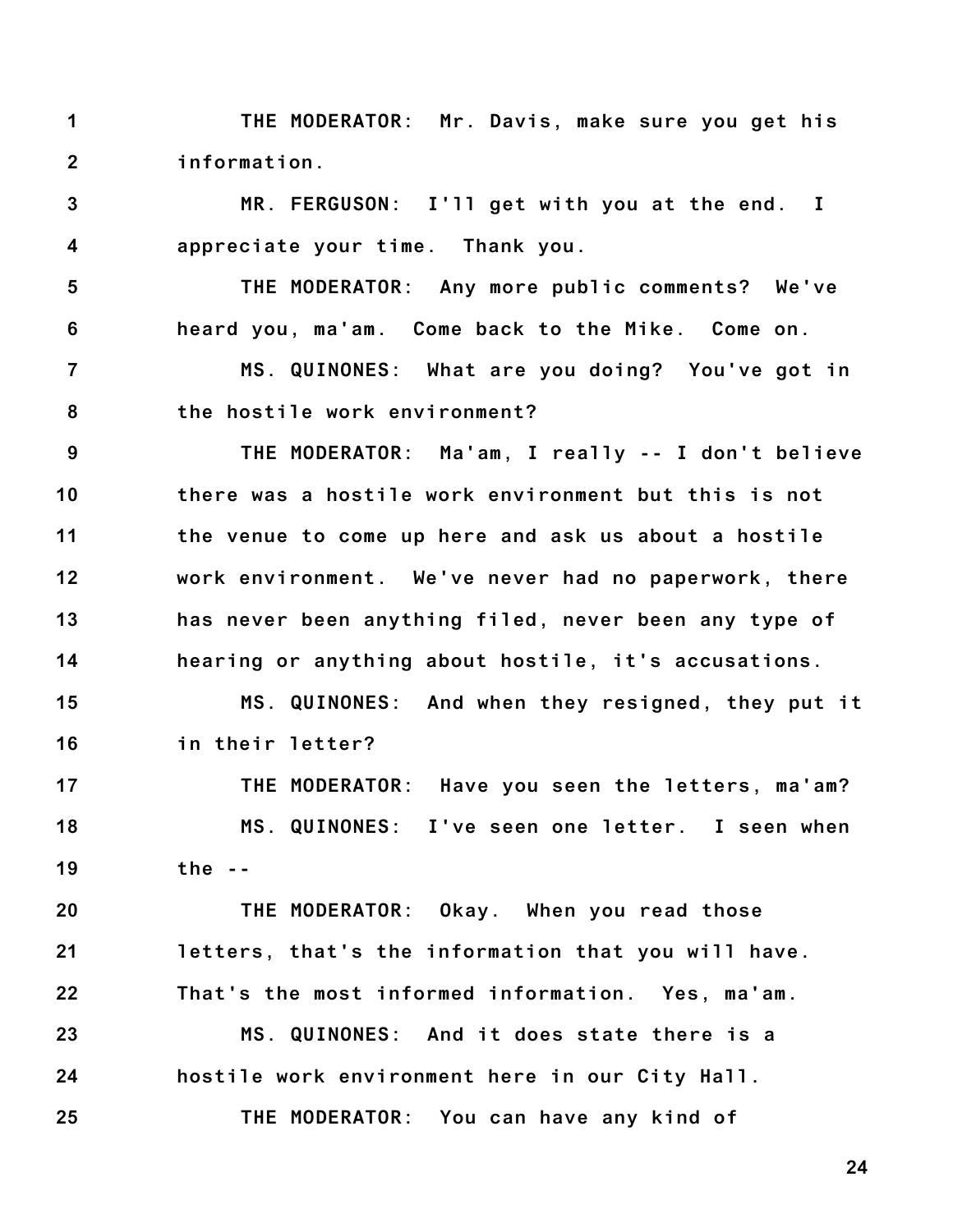**1 2 accusations that you want to say but that doesn't make it true.**

**3 4 5 6 7 8 9 10 11 12 13 14 15 16 MS. QUINONES: I'm not saying that. THE MODERATOR: Is there anything else that you have, ma'am? MS. QUINONES: That was my question, what are you doing to fix it? THE MODERATOR: Let's go. State your name and your address, please. MS. BULLWARE: Brenda Bullware, 1 Horn Place. I'd like to know those employees that walked out -- those employees that walked out my question is were they not all black females? THE MODERATOR: No. MS. SMITH: No, ma'am. MS. BULLWARE: I just need to know.**

**17 THE MODERATOR: No, ma'am.**

**18 A RESIDENT: You were here.**

**19 20 21 MS. BULLWARE: That's the question; okay? It's a laughing matter. I'm asking you a question. You have made this a race issue.**

**22 23 THE MODERATOR: I haven't made it anything, ma'am. MS. BULLWARE: Yes, you have.**

**24 25 (There are disagreements of the residents and other discussions taking place.)**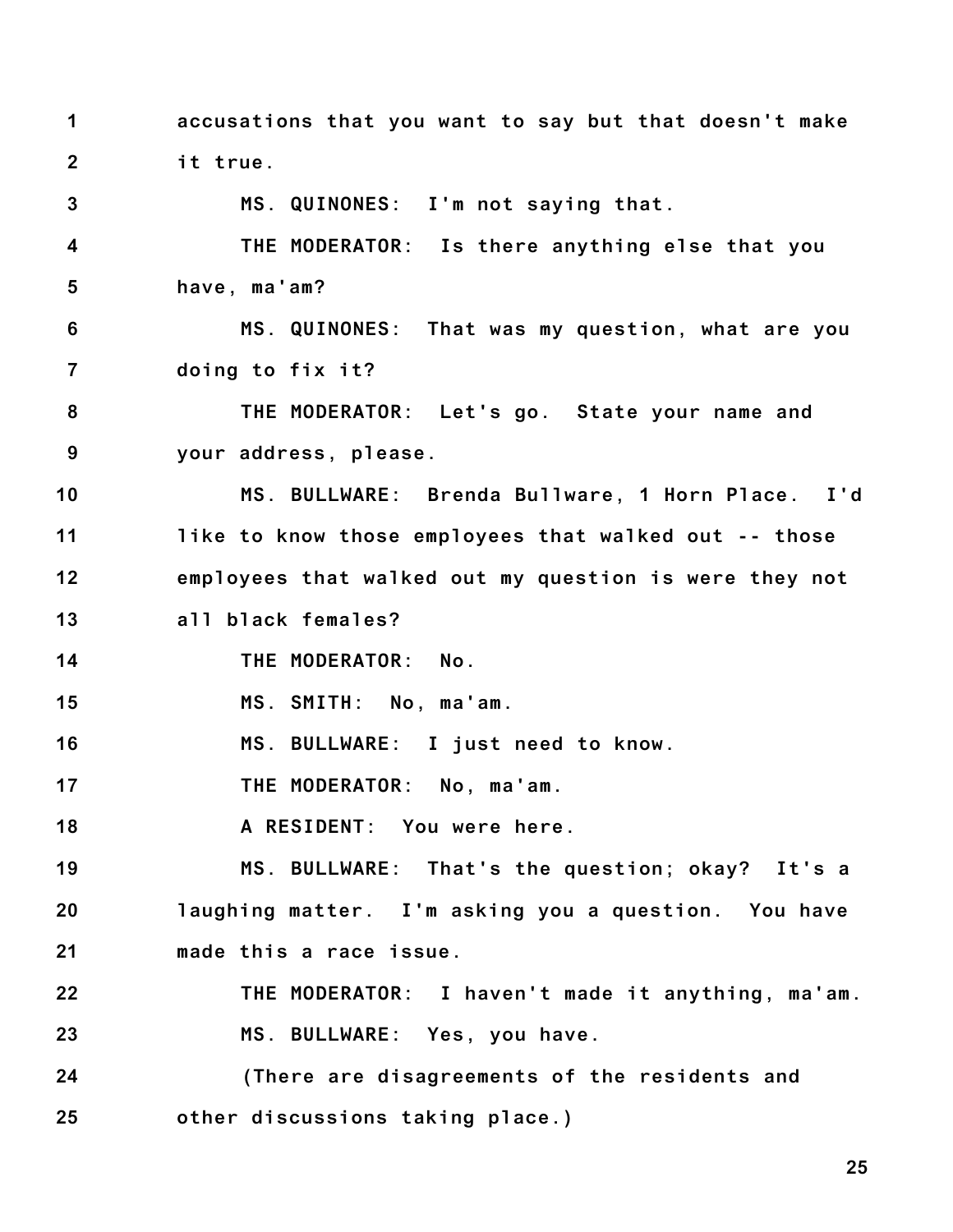**1 2 3 4 5 6 7 8 9 10 11 12 13 14 15 16 17 18 19 20 21 22 23 24 25 THE MODERATOR: This is. THE MODERATOR: Okay. Are there any more public comments? MS. BULLWARE: So I'm through? THE MODERATOR: Your two minutes were up. MS. BULLWARE: I have about 20 seconds. MS. BULLWARE: If you have a question. We're answering questions about personnel. MS. BULLWARE: Okay. All right. So -- THE MODERATOR: This is not a court hearing. Go ahead. MS. BULLWARE: My question -- my question to some of you folks up here, and if the shoe fits, wear it. Aren't y'all in the middle of litigation regarding large, very large sums of money? 310,000? THE MODERATOR: We're not answering those particular allegations. It's a whole bunch of allegations out there. Some people still believe that the world is flat. That's an allegation we don't know. What we're going to do, ma'am -- MS. BULLWARE: Are y'all representing -- THE MODERATOR: Do you have something that's -- MS. BULLWARE: Are all representing the constituents -- THE MODERATOR: -- directed toward the council?**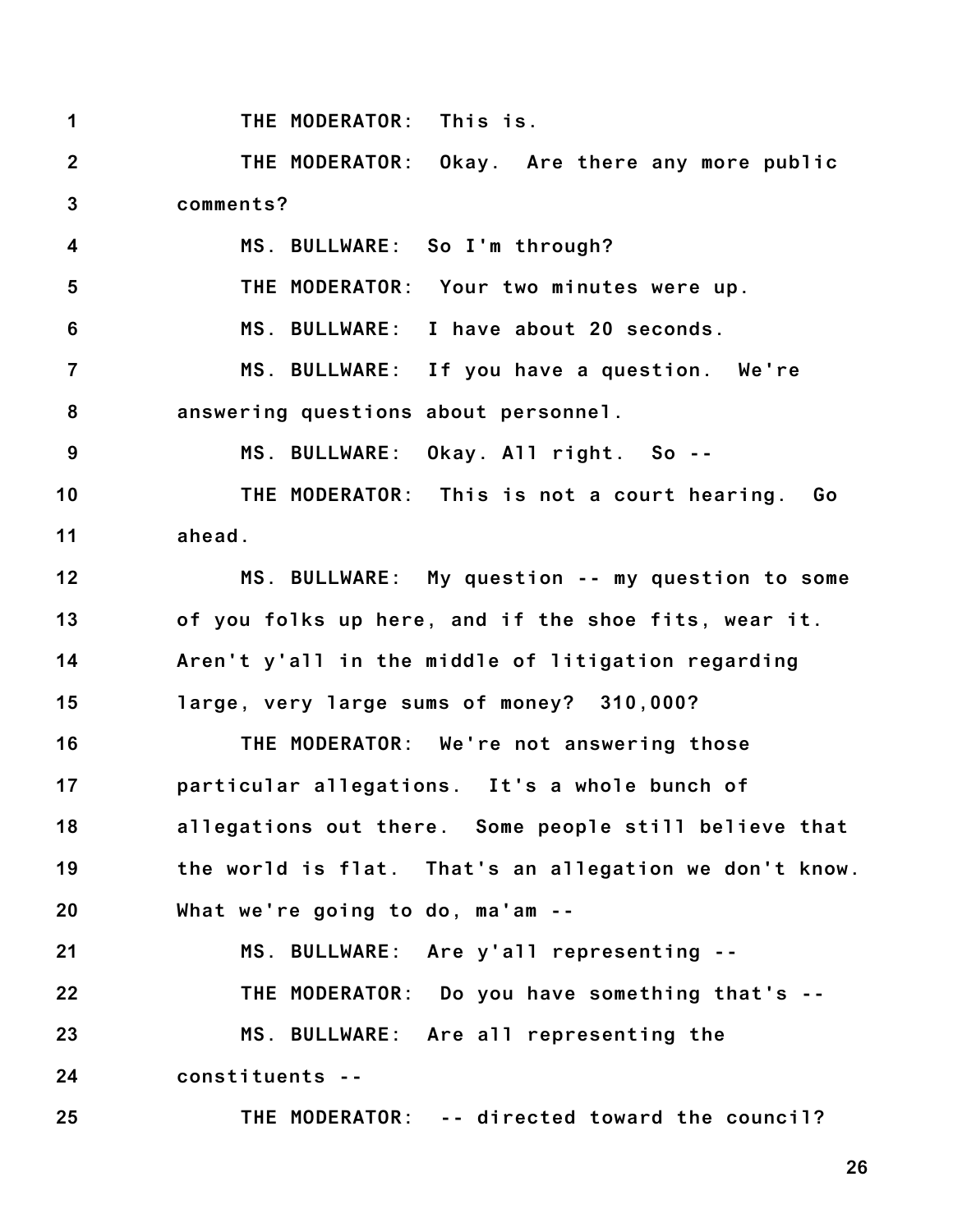**1 2 3 4 5 6 7 8 9 10 11 12 13 14 15 16 17 18 19 20 21 22 23 24 25 MS. BULLWARE: -- or do you represent yourself? MS. J. SMITH: I'm at large, ma'am. MS. BULLWARE: Yeah. You're at-large? So you're supposed to represent me? MS. J. SMITH: Yes, ma'am. MS. BULLWARE: Okay. Well, represent me. MS. J. SMITH: Okay. MS. BULLWARE: Who do you represent? You're at-large? THE MODERATOR: Your two minutes are up. Next. MR. BISCAYNE: My name is Scott Biscayne, I'm from Bald Eagle Partners, I represent the Rice Hope Development. I'm blessed with a loud voice so everybody will be able to hear me. THE MODERATOR: What's your name and address for the clerk? MR. BISCAYNE: Scott Biscayne, 124 Burke Circle. Bald Eagle Partners, Rice Hope. I happen to be from Washington DC so I live with this kind of acrimony everyday, okay, this is politics. Politics is an ugly sport, okay, so I'm disappointed but it happens. What everybody in this room should care about is investment capital coming boo is this city; okay? And I came here tonight to represent investment capital coming into the city.**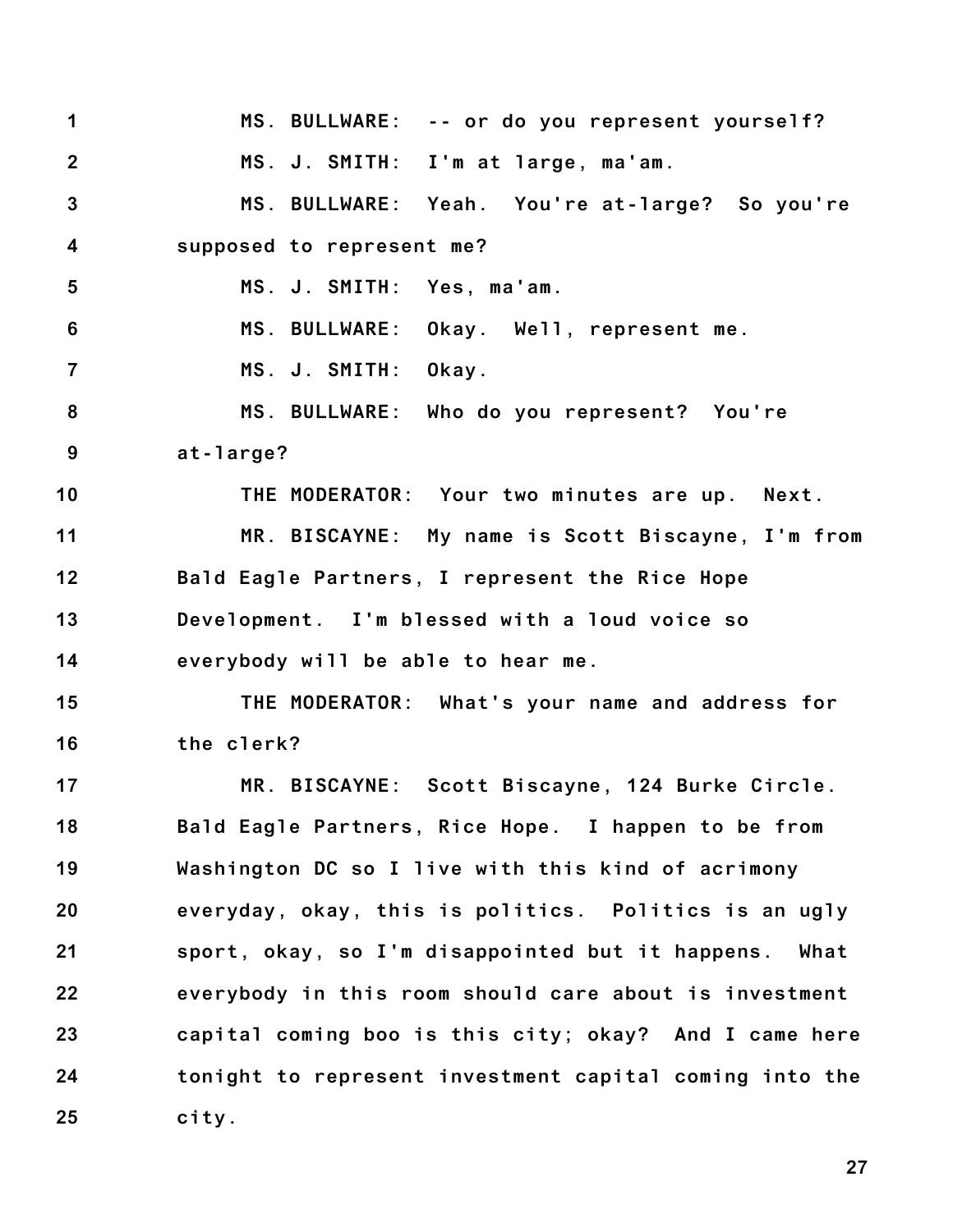**1 2 3 4 5 6 7 8 9 10 And guess what we're not talking about? We're not talking about investment capital coming into the city to build home and residences for folks to rent and buy in this city. In my community we don't have a single home available for sale and that's because we can't get stuff done so I'm not blaming y'all. I understand these are complicated matters but our job collectively one way or the other is to figure out how to move forward in life because there is no housing out there. THE MODERATOR: Amen. Amen. Could you say that**

**11 one more time. I'm moving forward?**

**12 13 14 15 16 17 18 MR. BISCAYNE: There is no housing left. Your city can't survive and prosper if you can't build homes and we can't get homes approved in the city if we can't have an orderly city council meeting where -- I'm not the only one, there is many people that are not on the agenda tonight because the meeting was announced that it was cancelled.**

**19 20 21 22 23 24 I flew down here to get a job approved that's been in the works for months and my time and effort is wasted. But forget about me. Nobody gives a damn about me; okay? I don't care about me but the hundreds of millions of dollars that are behind me might move on and that's a problem.**

**25 THE MODERATOR: Thank you, sir. Okay, sir, we're**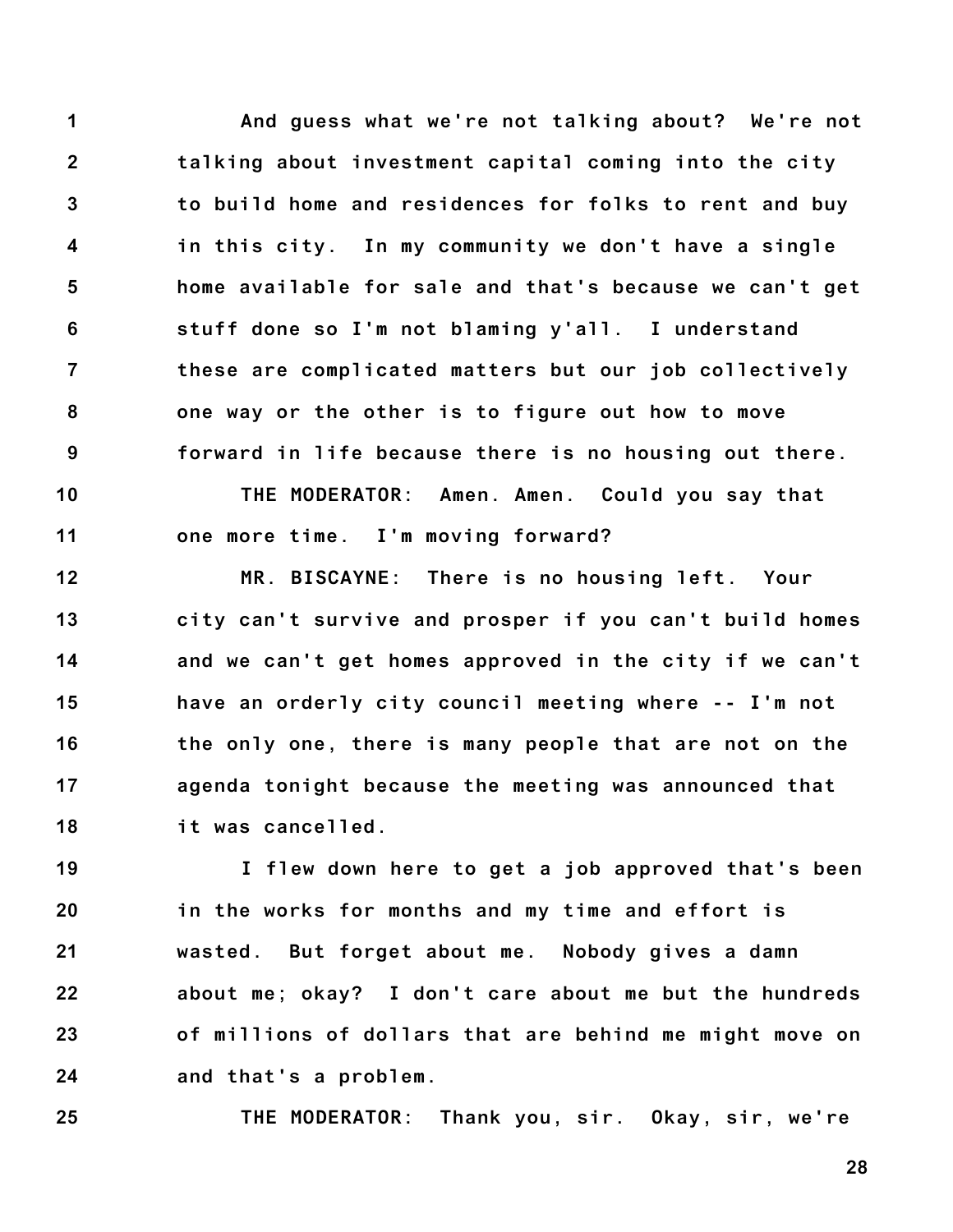**1 2 3 4 going to make you the last one. State your name and - okay. I didn't see you. The pole was blocking you. Come on up. Go ahead, sir. What's your name and address.**

**5 6 7 MR. SCHUMAN: Stacey Schuman, 404 Bonny Bridge. I just want everybody to know that the Mayor is not here because he's at Captain D. Hollingsworth's funeral.**

**8 THE MODERATOR: Sir, sir?**

**9 MR. SCHUMAN: Yes?**

**10 THE MODERATOR: You need --**

**11 12 MR. SCHUMAN: You were told so show your respect --**

**13 THE MODERATOR: Are you -- are you going to**

**14 address the council?**

**15 MR. SCHUMAN: Sure.**

**16 17 THE MODERATOR: Okay. Well, address the council. MR. SCHUMAN: The Mayor isn't here --**

**18 19 THE MODERATOR: Okay. Address the council. If you're going to talk to the audience, you can step down**

**20 and talk to the audience,**

**21 22 MR. SCHUMAN: The Mayor isn't here because he's at the funeral home showing his respect.**

**23 24 THE MODERATOR: Okay. Thank you, sir. Sir, you're the last one.**

**25 MR. GORDON: Frederick Gordon, Bonny Bridge Drive**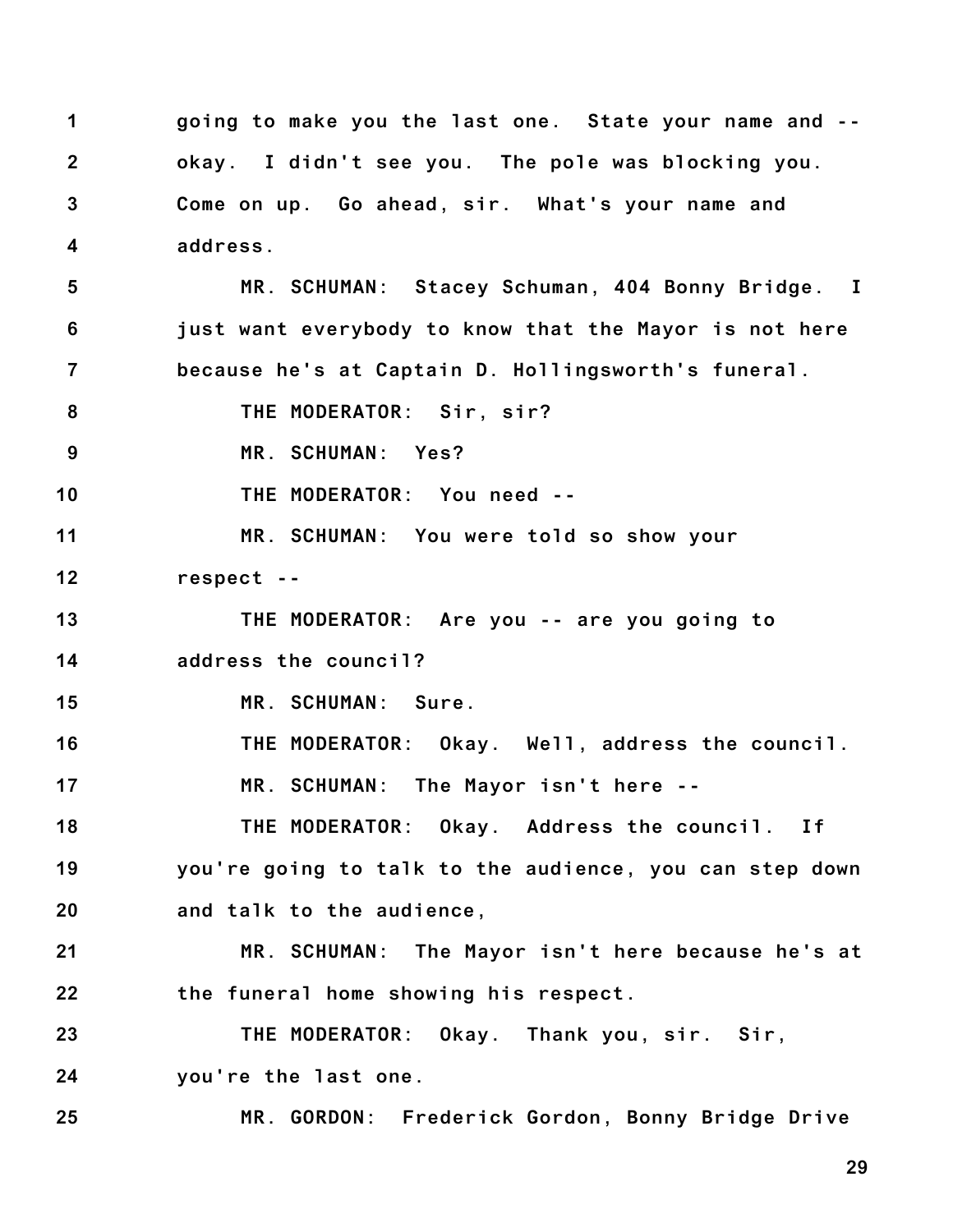**1 2 3 condos. Congratulations. 1I think you'll be a great asset no matter what the crows thinks. You're with Claiborne; right?**

**4**

**MR. ROBICHAUX: Yes, sir.**

**5 6 MR. GORDON: I think you'll like the city of Port Wentworth.**

**7 8 9 10 11 12 13 14 15 Mayor Pro Tem, you know, I come from the outside. I kind of look and it seems like everybody putsd a lot of the blame on truthfully. You know, man to man I think that's unfair. I do. I also think that your passive/ aggressive cavalier attitude probably makes you an easy target. Truthfully, you know it, I know it, but, you know, I hope that this town can come together, and really this beating, I mean, what has it really done?**

**16 17 18 19 20 21 22 I'm, seriously -- I mean, I hadn't been ugly to you, been truthful but you got all these residents in here, everybody is hooping and hollering, you know, you got team A and team B, you know, it's really y'all's just to bring people together. You know, sort of like a coach on a team, you got to bring your people together.**

**23 24 25 And I'll be honest with you, I owe nobody here anything. With your attitude and really and you can do your facial expressions and it's fine, you know, Emory**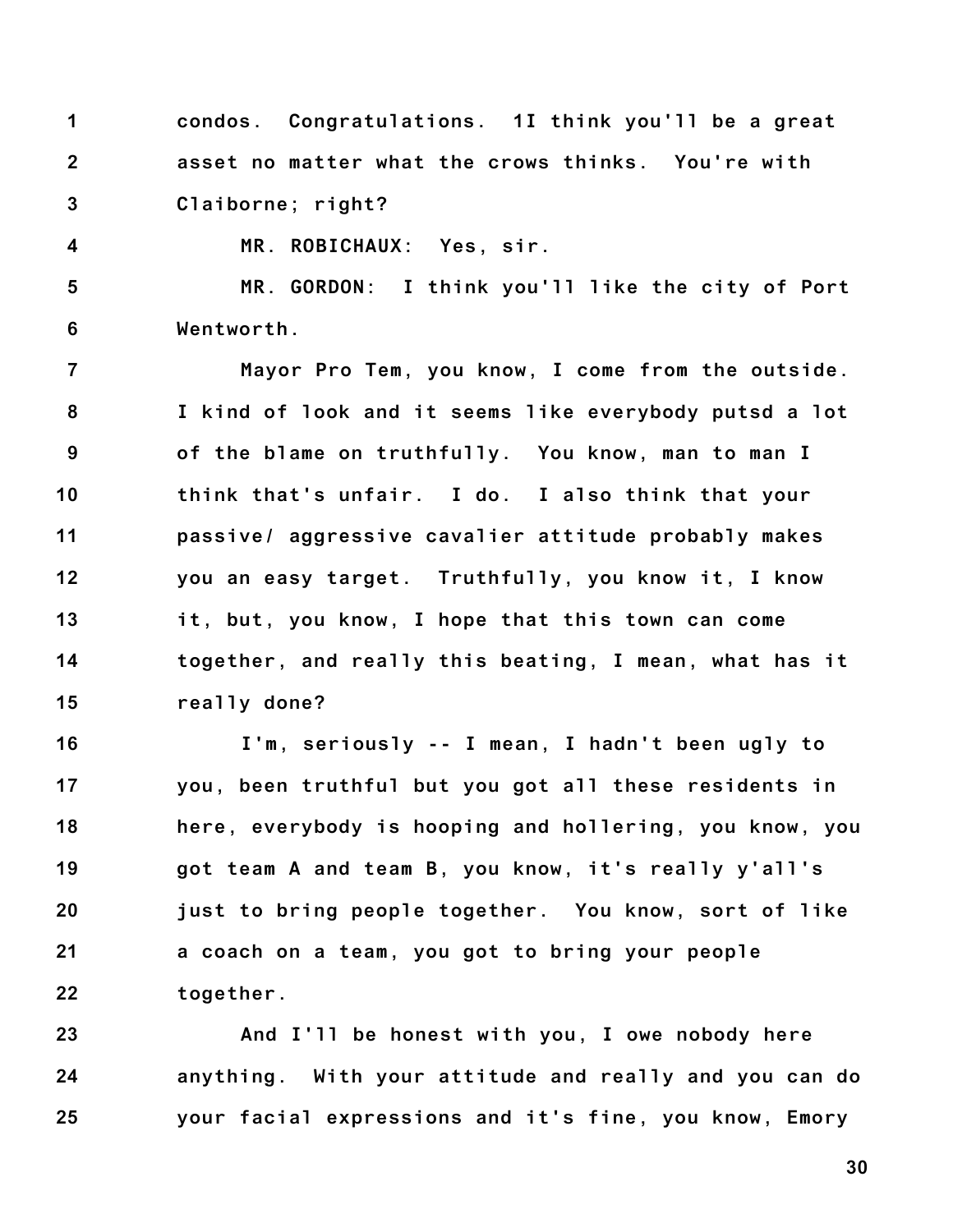**1 2 3 4 5 told me how to read well but I hope y'all can bring it together because if y'all don't, many other investment companies will pull out because we're sitting in Atlanta and you're reading about Port Wentworth. This town is gold mine.**

**6 7 8 9 Right here at the Port so many opportunities but there are probably a lot of people that are going to want to pull out over it. I know I've wasted my two minutes. I hope y'all --**

**10 11 THE MODERATOR: You've got a minute and 20 seconds.**

**12 13 14 15 16 17 MR. GORDON: I hope that y'all can bring it together for everybody, for everybody. The people that like you, the people that don't, the people that placate to you, whatever it is, you know, if you can't bring it together. Now, they say that church is one of the most divided places in America.**

**18 19 MR. BRIGHT: If you remember my prayer, I said, God, bring unity to the city.**

**20 MR. GORDON: You did. And --**

**21 MR. BRIGHT: Unity, that's love.**

**22 23 24 MR. GORDON: -- I think everybody heard your prayer and I'm not quite sure if I agreed with your prayer because, you know --**

**25 MR. BRIGHT: Everybody, please, you could have a**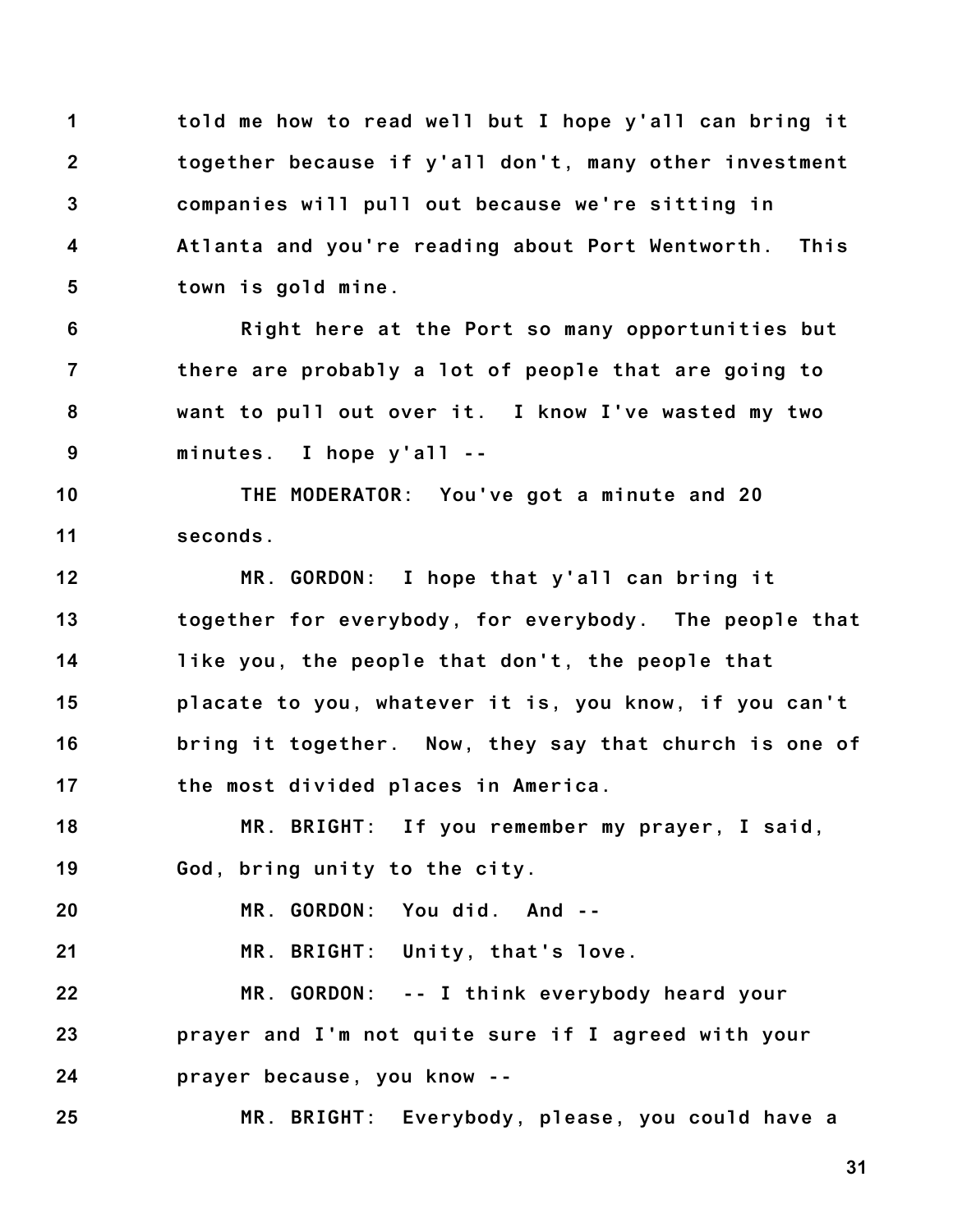**different God.**

| $\overline{2}$          | MR. GORDON: And that's fine, listen, here is the    |
|-------------------------|-----------------------------------------------------|
| $\mathbf{3}$            | thing: But I hope that y'all can bring it together. |
| $\overline{\mathbf{4}}$ | THE MODERATOR: Thank you, sir.                      |
| 5                       | MR. GORDON: Congratulations.                        |
| $6\phantom{1}6$         | THE MODERATOR: We appreciate it. Can I hae a        |
| $\overline{7}$          | motion to adjourn?                                  |
| 8                       | MR. STEPHENS: Make a motion to adjourn.             |
| 9                       | THE MODERATOR: All in favor?                        |
| 10                      | (Thereupon, City Council members voted on the       |
| 11                      | $motion.$ )                                         |
| 12                      | THE MODERATOR: Motion, adjourned. Thank you,        |
| 13                      | ladies and gentlemen for coming.                    |
| 14                      | (City Council meeting concluded.)                   |
| 15                      |                                                     |
| 16                      |                                                     |
| 17                      |                                                     |
| 18                      |                                                     |
| 19                      |                                                     |
| 20                      |                                                     |
| 21                      |                                                     |
| 22                      |                                                     |
| 23                      |                                                     |
| 24                      |                                                     |
| 25                      |                                                     |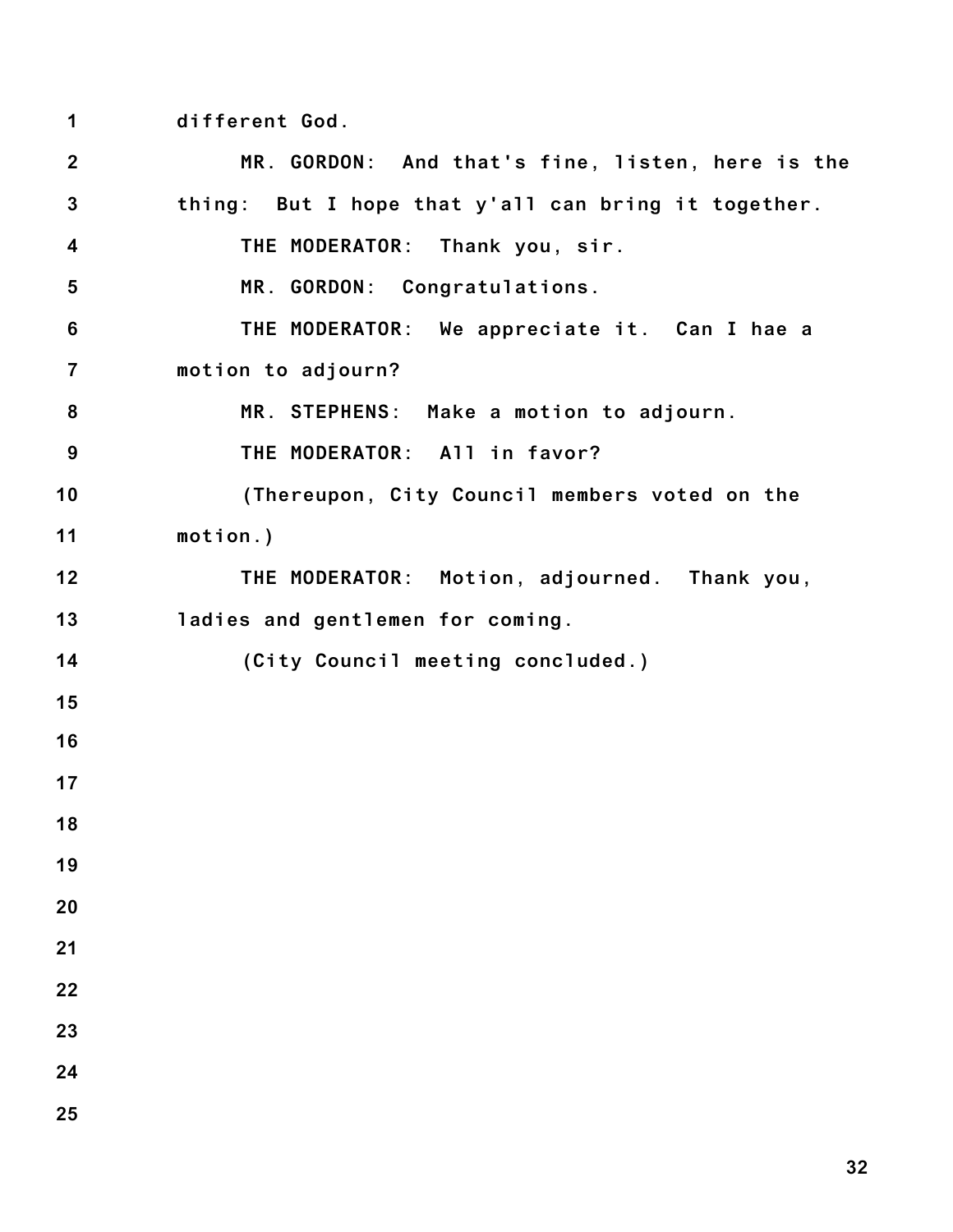| 1              |                                                         |
|----------------|---------------------------------------------------------|
| $\mathbf{2}$   | <b>CERTIFICATE</b>                                      |
| $\mathbf{3}$   |                                                         |
| 4              | <b>STATE OF GEORGIA:</b>                                |
| 5              | <b>COUNTY OF CHATHAM:</b>                               |
| 6              |                                                         |
| $\overline{7}$ | I hereby certify that the foregoing transcript was      |
| 8              | taken down, as stated in the caption, and the           |
| 9              | proceeding thereto was reduced to typewriting under my  |
| 10             | direction; that the foregoing pages 1 through 32        |
| 11             | represent a true, complete, and correct transcript of   |
| 12             | the proceeding, and I further certify that I am not of  |
| 13             | kin or counsel to the parties in the proceeding; am not |
| 14             | in the regular employ of counsel for any of said        |
| 15             | parties; nor am I in anywise interested in the result   |
| 16             | of said case.                                           |
| 17             | This, the 4th day of February, 2022.                    |
| 18             |                                                         |
| 19             |                                                         |
| 20             | Elise M. Napier, CCR-2492                               |
| 21             |                                                         |
| 22             |                                                         |
| 23             |                                                         |
| 24             |                                                         |
| 25             |                                                         |